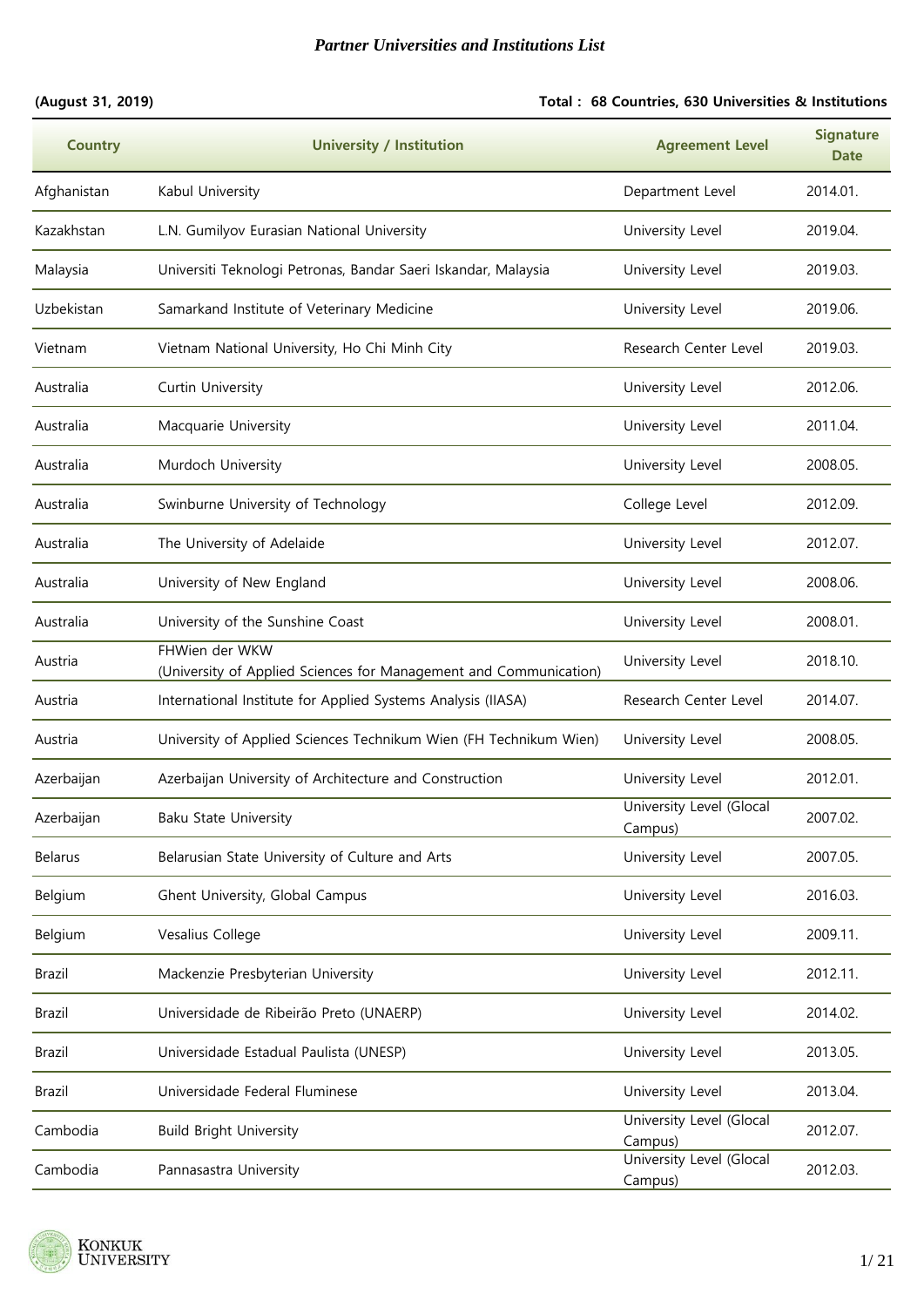| <b>Country</b> | <b>University / Institution</b>                  | <b>Agreement Level</b>                    | <b>Signature</b><br><b>Date</b> |
|----------------|--------------------------------------------------|-------------------------------------------|---------------------------------|
| Cambodia       | Royal University of Phnom Penh                   | University Level                          | 2011.01.                        |
| Canada         | Centennial College                               | University Level                          | 2015.02.                        |
| Canada         | Douglas College                                  | University Level                          | 2017.08.                        |
| Canada         | Fleming College                                  | University Level                          | 2018.11.                        |
| Canada         | McGill University                                | Department Level                          | 2013.12.                        |
| Canada         | Ryerson University                               | Graduate School Level<br>Department Level | 2007.02.<br>2007.09.            |
| Canada         | Sault College                                    | University Level                          | 2011.12.                        |
| Canada         | Seneca College of Applied Arts and Technology    | University Level                          | 2016.12.                        |
| Canada         | University of Alberta                            | University Level                          | 2016.08.                        |
| Canada         | The University of British Columbia               | University Level                          | 1985.06.                        |
| Canada         | University of Guelph                             | University Level                          | 1999.01.                        |
| Canada         | University of Lethbridge                         | University Level                          | 2016.12.                        |
| Canada         | University of Ottawa                             | University Level                          | 2013.03.                        |
| Canada         | University of Quebec                             | University Level                          | 1985.08.                        |
| Canada         | The University of Saskatchewan                   | University Level                          | 2012.09.                        |
| Canada         | University of Victoria                           | College Level                             | 2006.09.                        |
| Canada         | The University of Western Ontario                | Department Level                          | 2008.03.                        |
| Canada         | York University                                  | University Level                          | 2013.02.                        |
| Chile          | Universidad De Chile                             | College Level                             | 2016.08.                        |
| Chile          | Universidad Del Desarrollo                       | University Level                          | 2011.11.                        |
| China          | Agricultural University of Hebei (河北农业大学)        | University Level                          | 2015.02.                        |
| China          | Beihua University (北华大学)                         | University Level (Glocal<br>Campus)       | 2013.12.                        |
| China          | Beijing Institute of Technology (北京理工大学)         | University Level (Glocal<br>Campus)       | 2005.09.                        |
| China          | Beijing Language and Culture University (北京语言大学) | University Level                          | 2010.01.                        |
| China          | Beijing Normal University (北京师范大学)               | University Level                          | 2010.11.                        |
| China          | Beijing Union University (北京联合大学)                | University Level                          | 2001.10.                        |
| China          | Beijing University of Technology (北京工业大学)        | University Level                          | 2008.05.                        |

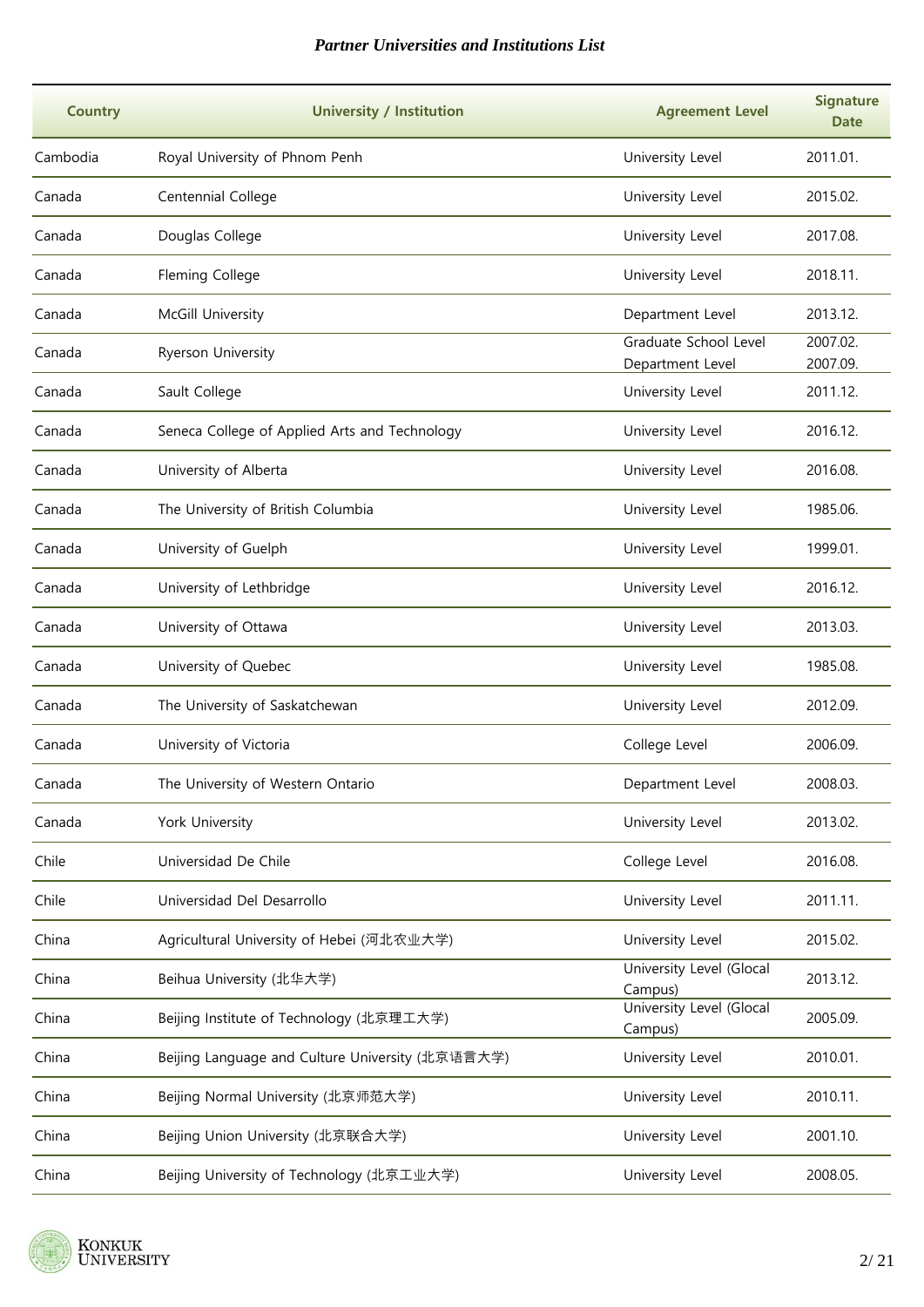| <b>Country</b> | <b>University / Institution</b>                                     | <b>Agreement Level</b>              | <b>Signature</b><br><b>Date</b> |
|----------------|---------------------------------------------------------------------|-------------------------------------|---------------------------------|
| China          | Binzhou University (滨州学院)                                           | University Level (Glocal<br>Campus) | 2015.03.                        |
| China          | Central South University (中南大学)                                     | University Level                    | 2010.01.                        |
| China          | Changchun University (长春大学)                                         | University Level (Glocal<br>Campus) | 2012.06.                        |
| China          | Changchun University of Finance and Economics (长春财经学院)              | University Level (Glocal<br>Campus) | 2014.06.                        |
| China          | Chengdu Neusoft University (成都东软学院)                                 | University Level                    | 2012.10.                        |
| China          | China Central Academy of Fine Arts (中央美术学院)                         | University Level                    | 2004.09.                        |
| China          | China Jiliang University (中国计量学院)                                   | University Level                    | 2010.01.                        |
| China          | China Medical University (中国医科大学)                                   | College Level (Glocal<br>Campus)    | 1997.07.                        |
| China          | China University of Geosciences, Wuhan (中国地质大学, 武汉)                 | University Level (Glocal<br>Campus) | 2012.03.                        |
| China          | China University of Petroleum (中国石油大学)                              | University Level                    | 2014.04.                        |
| China          | The Chinese University of Hong Kong (香港中文大學)                        | Institute Level                     | 2010.06.                        |
| China          | Chongqing University (重庆大学)                                         | University Level                    | 2007.11.                        |
| China          | City University of Hong Kong (香港城市大学)                               | College Level<br>Department Level   | 2014.09.<br>2015.09.            |
| China          | City University of Macau                                            | University Level                    | 2019.04.                        |
| China          | Dalian Nationalities University (大连民族学院)                            | University Level                    | 2010.10.                        |
| China          | Dalian Neusoft Institute of Information (大连东软信息学院)                  | University Level                    | 2009.09.                        |
| China          | Dalian University of Technology (大连理工大学)                            | University Level                    | 2007.04.                        |
| China          | Dongbei University of Finance and Economics (东北财经大学)                | University Level                    | 2007.04.                        |
| China          | Donghua University (东华大学)                                           | College Level (Glocal<br>Campus)    | 2005.05.                        |
| China          | East China Normal University (华东师范大学)                               | University Level                    | 2009.04.                        |
| China          | Eastern Liaoning University (辽东学院)                                  | University Level                    | 2006.02.                        |
| China          | Fudan University (复旦大学)                                             | College Level                       | 2007.04.                        |
| China          | Graduate School of Chinese Academy of Social Sciences (中国社会科学<br>院) | University Level                    | 2009.01.                        |
| China          | Guangxi Teachers Education University (广西师范大学)                      | University Level                    | 2011.01.                        |
| China          | Guangxi University (广西大学)                                           | University Level                    | 2008.11.                        |
| China          | Hainan University (海南大学)                                            | University Level                    | 2013.04.                        |
| China          | Harbin Insitute of Technology (哈尔滨工业大学)                             | University Level                    | 1992.11.                        |

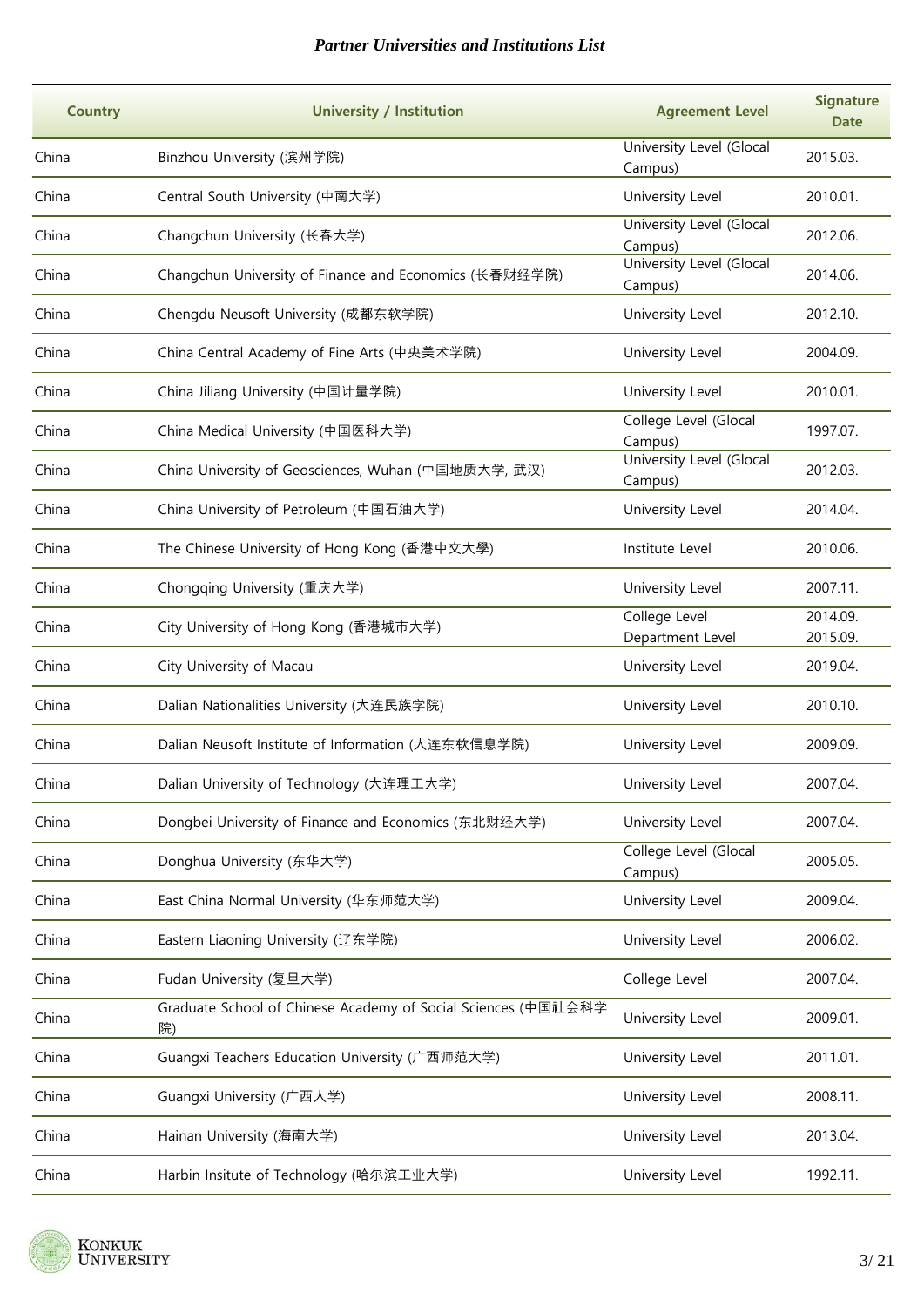| <b>Country</b> | <b>University / Institution</b>                                                     | <b>Agreement Level</b>              | <b>Signature</b><br><b>Date</b> |
|----------------|-------------------------------------------------------------------------------------|-------------------------------------|---------------------------------|
| China          | Harbin Insitute of Technology, Weihai (哈尔滨工业大学, 威海)                                 | University Level                    | 2009.06.                        |
| China          | Harbin University of Science and Technology (哈尔滨理工大学)                               | University Level                    | 2015.03.                        |
| China          | Hebei Foreign Studies University (河北外国语学院)                                          | University Level                    | 2012.09.                        |
| China          | Hebei Normal University (河北师范大学)                                                    | University Level                    | 2010.12.                        |
| China          | Heilongjiang Bayi Agricultural University (黑龙江八一农垦大学)                               | University Level (Glocal<br>Campus) | 2010.12.                        |
| China          | Hong Kong Baptist University (香港浸會大学)                                               | University Level                    | 2016.08.                        |
| China          | Huaiyin Normal University (淮阴师范学院)                                                  | University Level                    | 2006.03.                        |
| China          | Huazhong Agricultural University (华中农业大学)                                           | University Level                    | 2001.05.                        |
| China          | Hubei University of Arts and Science (湖北文理学院)<br>(Former: Xiangfan University 襄樊学院) | University Level                    | 2007.12.                        |
| China          | Hunan Institute of Science and Technology (湖南理工学院)                                  | University Level                    | 2010.01.                        |
| China          | Hunan Normal University (湖南师范大学)                                                    | University Level                    | 2015.04.                        |
| China          | Hunan University (湖南大学)                                                             | University Level                    | 2009.04.                        |
| China          | Institute of Modern Physics (中国科学院近代物理研究所)                                          | Research Center Level               | 2013.12.                        |
| China          | Jianghan Univerisity (江汉大学)                                                         | College Level (Glocal<br>Campus)    | 2010.01.                        |
| China          | Jiangsu University (江苏大学)                                                           | College Level                       | 2017.10.                        |
| China          | Jiangxi College of Engineering (江西工程学院)                                             | College Level                       | 2015.09.                        |
| China          | Jilin Agricultural Science and Technology College (吉林农业科技学院)                        | University Level (Glocal<br>Campus) | 2009.11.                        |
| China          | Jilin Agriculture University (吉林农业大学)                                               | University Level (Glocal<br>Campus) | 2010.10.                        |
| China          | Jilin Animation Institute (吉林动画学院)                                                  | College Level                       | 2005.04.                        |
| China          | Jilin Engineering Normal University (吉林工程技术师范学院)                                    | University Level (Glocal<br>Campus) | 2014.10.                        |
| China          | Jilin Huaqiao Foreign Languages Institute (吉林华桥外国语学院)                               | University Level                    | 2010.05.                        |
| China          | Jilin University (吉林大学)                                                             | University Level                    | 2009.04.                        |
| China          | Jinan University (暨南大学)                                                             | University Level                    | 2010.11.                        |
| China          | Lanzhou University (兰州大学)                                                           | University Level                    | 2011.11.                        |
| China          | Liaocheng University (聊城大学)                                                         | University Level                    | 2010.01.                        |
| China          | Liaoning University (辽宁大学)                                                          | University Level (Glocal<br>Campus) | 2008.07.                        |
| China          | Linyi University (临沂大学)<br>(Former: Linyi Normal University 临沂师范大学)                 | University Level                    | 2010.05.                        |

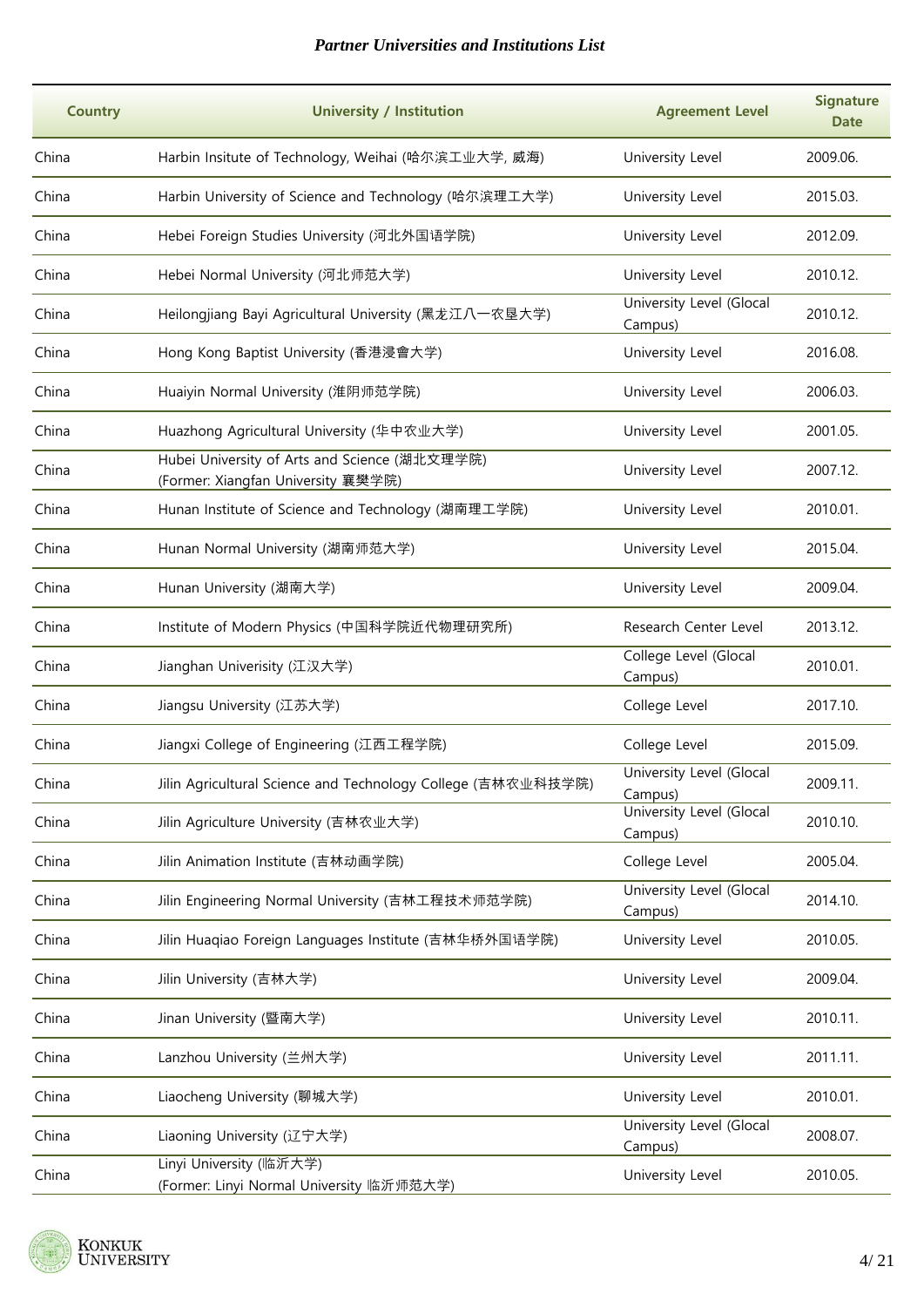| <b>Country</b> | <b>University / Institution</b>                                                                                                              | <b>Agreement Level</b>              | <b>Signature</b><br><b>Date</b> |
|----------------|----------------------------------------------------------------------------------------------------------------------------------------------|-------------------------------------|---------------------------------|
| China          | Minzu University of China (中央民族大学)<br>(Former: Central University of Nationalities)                                                          | University Level                    | 2008.06.                        |
| China          | Nanchang Hangkong University (南昌航空大学)                                                                                                        | College Level (Glocal<br>Campus)    | 2008.06.                        |
| China          | Nanchang University (南昌大学)                                                                                                                   | University Level                    | 2010.11.                        |
| China          | Nankai University (南开大学)                                                                                                                     | University Level                    | 2005.05.                        |
| China          | Nantong University (南通大学)                                                                                                                    | University Level                    | 2012.12.                        |
| China          | North China University of Science and Technology (华北理工大学)<br>(Former: Hebei Polytechnic University 河北理工大学, Hebei United<br>University 河北联合大学 | University Level                    | 2008.08.                        |
| China          | Northeast Agricultural University (东北农业大学)                                                                                                   | University Level (Glocal<br>Campus) | 2009.11.                        |
| China          | Northeastern University (中国东北大学)                                                                                                             | University Level                    | 2013.08.                        |
| China          | Northwest University (西北大学)                                                                                                                  | University Level                    | 2012.10.                        |
| China          | Northwestern Polytechnical University (西北工业大学)                                                                                               | University Level                    | 2014.12.                        |
| China          | Qilu University of Technology (齐鲁工业大学)<br>(Former: Shandong Institute of Light Industry, Shandong Polytechnic<br>University 山东轻工业学院)         | University Level                    | 2010.12.                        |
| China          | Qingdao Agricultural University (青岛农业大学)                                                                                                     | University Level                    | 2012.01.                        |
| China          | Qingdao University (青岛大学)                                                                                                                    | University Level                    | 2008.11.                        |
| China          | Qufu Normal University (曲阜师范大学)                                                                                                              | University Level                    | 2010.11.                        |
| China          | Renmin University of China (中国人民大学)                                                                                                          | Graduate School Level               | 2009.06.                        |
| China          | Shandong Agricultural University (山东农业大学)                                                                                                    | University Level                    | 1999.01.                        |
| China          | Shandong University (山东大学)                                                                                                                   | University Level                    | 2013.04.                        |
| China          | Shandong University, Weihai (山东大学, 威海)                                                                                                       | University Level                    | 2011.06.                        |
| China          | Shanghai Jiaotong University (上海交通大学)                                                                                                        | College Level<br>University Level   | 2006.04.<br>2013.03.            |
| China          | Shanghai University (上海大学)                                                                                                                   | University Level                    | 2006.06.                        |
| China          | Shanghai University of Finance and Economics (上海财经大学)                                                                                        | University Level                    | 2006.05.                        |
| China          | Shenyang Aerospace University (沈阳航空航天大学)<br>(Former: Shenyang Institute of Aeronautical Engineering)                                         | University Level                    | 2004.05.                        |
| China          | Shenyang Normal University (沈阳师范大学)                                                                                                          | College Level                       | 1997.03.                        |
| China          | Shenyang University (沈阳大学)                                                                                                                   | University Level                    | 2004.03.                        |
| China          | Sichuan International Studies University (四川外语学院)                                                                                            | University Level                    | 2007.11.                        |
| China          | Sichuan University (四川大学)                                                                                                                    | University Level                    | 2007.03.                        |

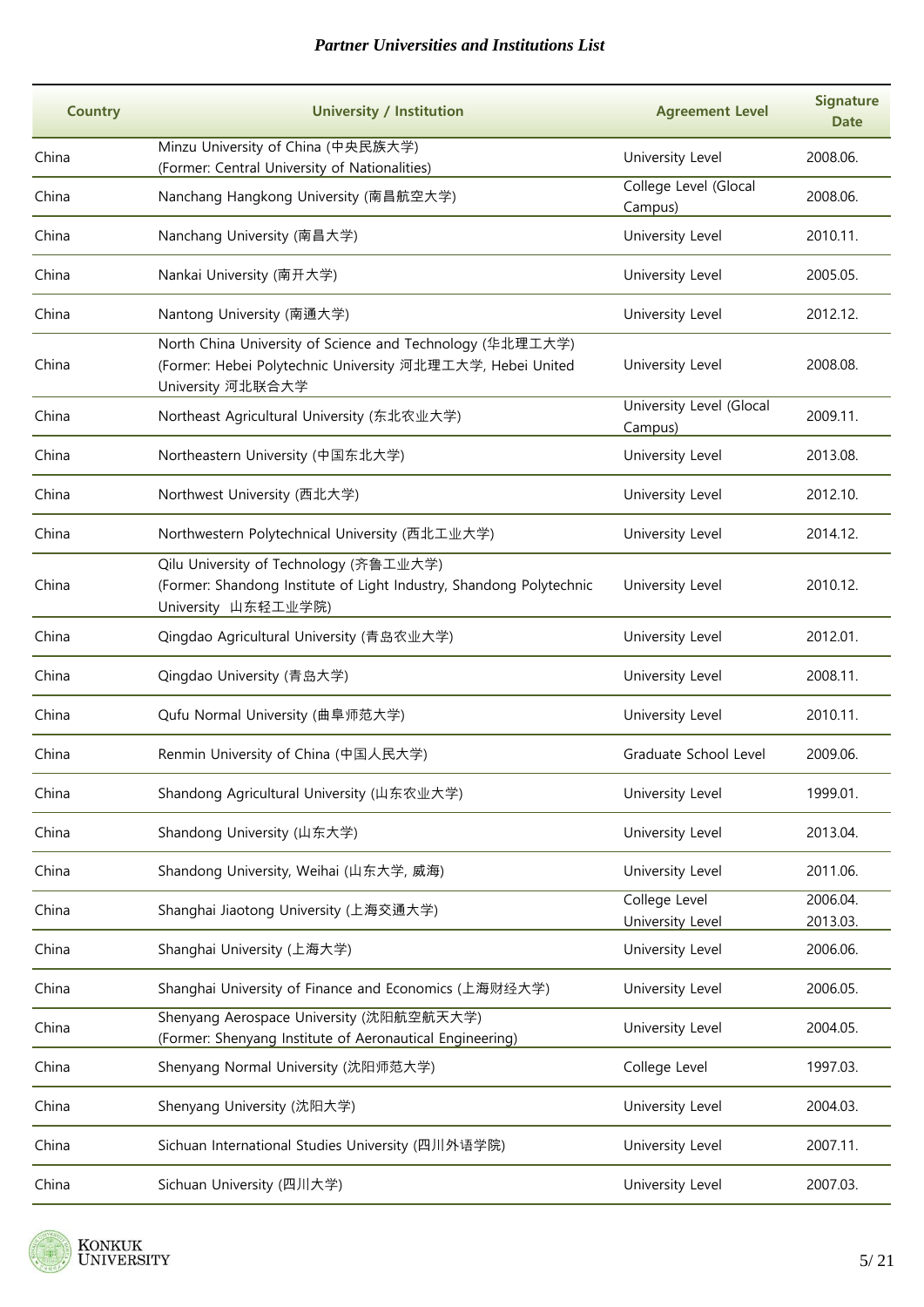| <b>Country</b> | <b>University / Institution</b>                                                        | <b>Agreement Level</b>              | <b>Signature</b><br><b>Date</b> |
|----------------|----------------------------------------------------------------------------------------|-------------------------------------|---------------------------------|
| China          | Soochow University, Suzhou (苏州大学)                                                      | University Level                    | 2014.12.                        |
| China          | South China Agricultural University (华南农业大学)                                           | University Level                    | 2013.11.                        |
| China          | South China University of Technology (华南理工大学)                                          | University Level                    | 2010.11.                        |
| China          | South-Centural University for Nationalities (中南民族大学)                                   | University Level (Glocal<br>Campus) | 2012.04.                        |
| China          | Southwest University (西南大学)                                                            | University Level                    | 2010.01.                        |
| China          | Southwest University for Nationalities (西南民族学院)                                        | University Level                    | 2009.01.                        |
| China          | Southwest University of Science and Technology (西南科技大学)                                | University Level (Glocal<br>Campus) | 2015.07.                        |
| China          | Sun Yat - Sen University (中山大学)                                                        | University Level                    | 2010.11.                        |
| China          | Tianjin Foreign Studies University (天津外国语大学)                                           | University Level                    | 2010.04.                        |
| China          | Tianjin Normal University (天津师范大学)                                                     | University Level                    | 2011.05.                        |
| China          | Tianjin University (天津大学)                                                              | University Level                    | 2010.01.                        |
| China          | Tianjin University of Finance and Economics (天津财经大学)                                   | University Level                    | 2011.06.                        |
| China          | Tongji University (同济大学)                                                               | University Level                    | 2010.08.                        |
| China          | Tshinghua University (清华大学)                                                            | University Level                    | 2004.05.                        |
| China          | The University of Hong Kong                                                            | Graduate School Level               | 2006.11.                        |
| China          | University of Jinan (济南大学)                                                             | University Level                    | 2010.04.                        |
| China          | The University of Macau                                                                | University Level                    | 2010.06.                        |
| China          | Weifang University of Science and Technology (潍坊科技学院)                                  | University Level                    | 2010.06.                        |
| China          | Wuchang University of Technology (武昌理工学院)                                              | University Level (Glocal<br>Campus) | 2015.05.                        |
| China          | Wuhan Media and Communications College of Huazhong Normal<br>University (华中师范大学武汉传媒学院) | University Level (Glocal<br>Campus) | 2010.01.                        |
| China          | Wuhan Technology and Business University (武汉工商学院)                                      | University Level (Glocal<br>Campus) | 2016.05.                        |
| China          | Wuhan University (武汉大学)                                                                | University Level                    | 2003.07.                        |
| China          | Wuhan University of Technology (武汉理工大学)                                                | University Level                    | 2012.10.                        |
| China          | Xiamen University (厦门大学)                                                               | University Level                    | 2008.04.                        |
| China          | Xi'an Jiaotong University (西安交通大学)                                                     | University Level                    | 2010.11.                        |
| China          | Xian University of Science and Technology (西安科技大学 高新学院)                                | University Level                    | 2015.07.                        |
| China          | Yanbian University (延边大学)                                                              | University Level                    | 1990.08.                        |

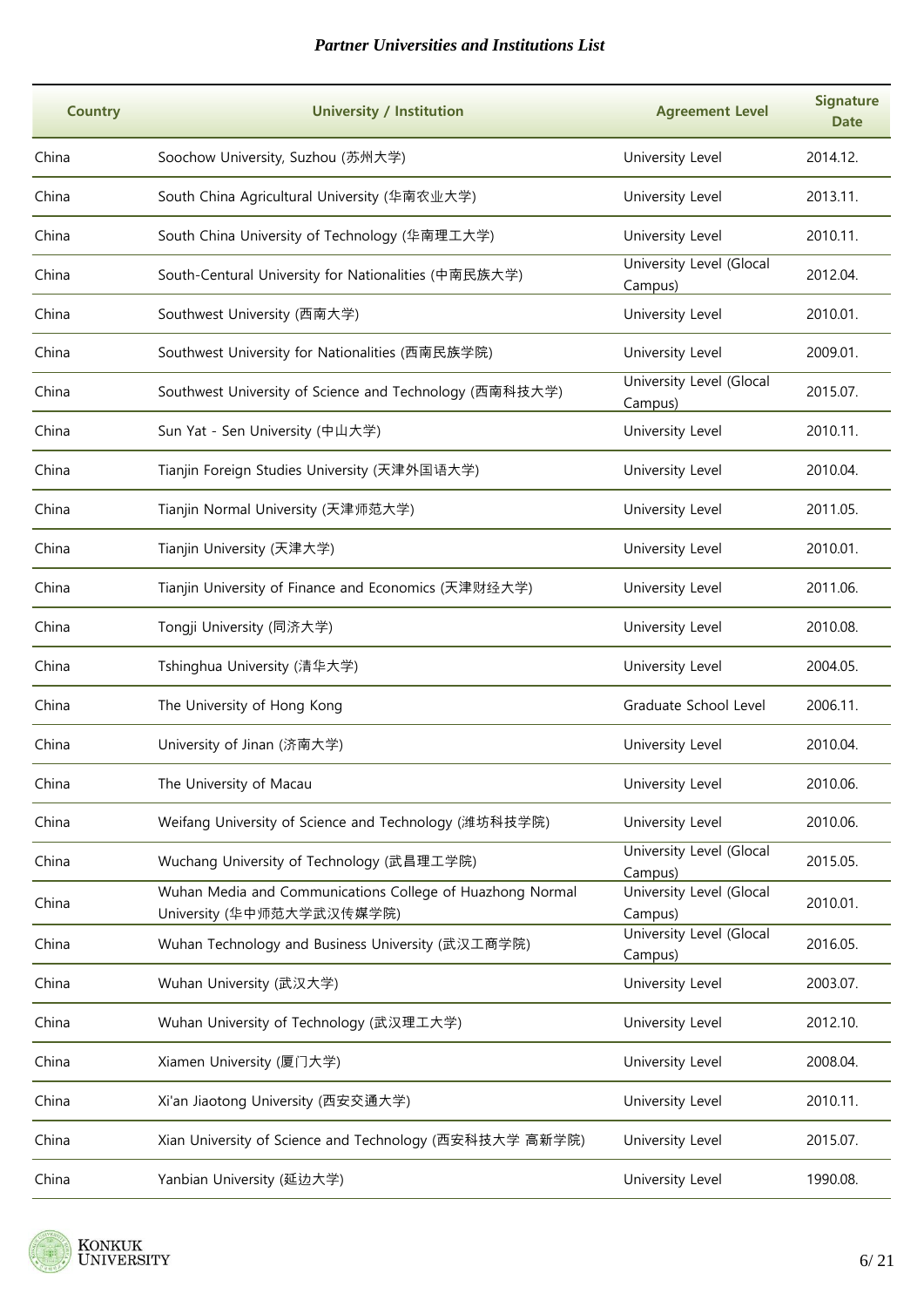| <b>Country</b> | <b>University / Institution</b>                       | <b>Agreement Level</b> | <b>Signature</b><br><b>Date</b> |
|----------------|-------------------------------------------------------|------------------------|---------------------------------|
| China          | Yanbian University of Science and Technology (延边科技大学) | University Level       | 2002.05.                        |
| China          | Yangzhou University (扬州大学)                            | University Level       | 2012.09.                        |
| China          | Yantai Nanshan University (烟台南山学院)                    | University Level       | 2010.10.                        |
| China          | Yibin University (宜宾学院)                               | College Level          | 2007.06.                        |
| China          | Yunnan University (云南大学)                              | University Level       | 2008.04.                        |
| China          | Zaozhuang University (枣庄学院)                           | University Level       | 2012.05.                        |
| China          | Zhejiang Shuren University (浙江树人大学)                   | University Level       | 2009.05.                        |
| China          | Zhejiang University (浙江大学)                            | Research Center Level  | 2014.12.                        |
| China          | Zhengzhou University (郑州大学)                           | University Level       | 2008.11.                        |
| Colombia       | La Universidad el Bosque                              | University Level       | 2007.03.                        |
| Colombia       | Universidad Nacional de Colombia                      | University Level       | 2006.01.                        |
| Czech Republic | Czech Technical University in Prague                  | University Level       | 2016.02.                        |
| Czech Republic | Czech University of Life Sciences Prague              | University Level       | 2014.08.                        |
| Czech Republic | Palacky University Olomouc                            | University Level       | 2019.01.                        |
| Czech Republic | Tomas Bata University in Zlin                         | University Level       | 2019.01.                        |
| Czech Republic | University of Economics Prague                        | University Level       | 2017.03.                        |
| Denmark        | Copenhagen School of Design and Technology (KEA)      | University Level       | 2012.06.                        |
| Denmark        | University of Southern Denmark                        | University Level       | 2009.05.                        |
| Denmark        | VIA University College                                | University Level       | 2017.11.                        |
| Ecuador        | Universidad San Francisco de Quito                    | University Level       | 2007.08.                        |
| El Salvador    | Escuela Especializada en Ingeniería ITCA-FEPADE       | University Level       | 2009.02.                        |
| El Salvador    | University of El Salvador                             | University Level       | 2009.02.                        |
| Finland        | HAAGA-HELIA University of Applied Sciences            | University Level       | 2008.06.                        |
| Finland        | Lahti University of Applied Sciences                  | University Level       | 2011.11.                        |
| Finland        | Laurea University of Applied Sciences                 | University Level       | 2016.08.                        |
| Finland        | Satakunta University of Applied Sciences              | University Level       | 2009.06.                        |
| Finland        | Tampere University of Applied Sciences                | University Level       | 2009.02.                        |

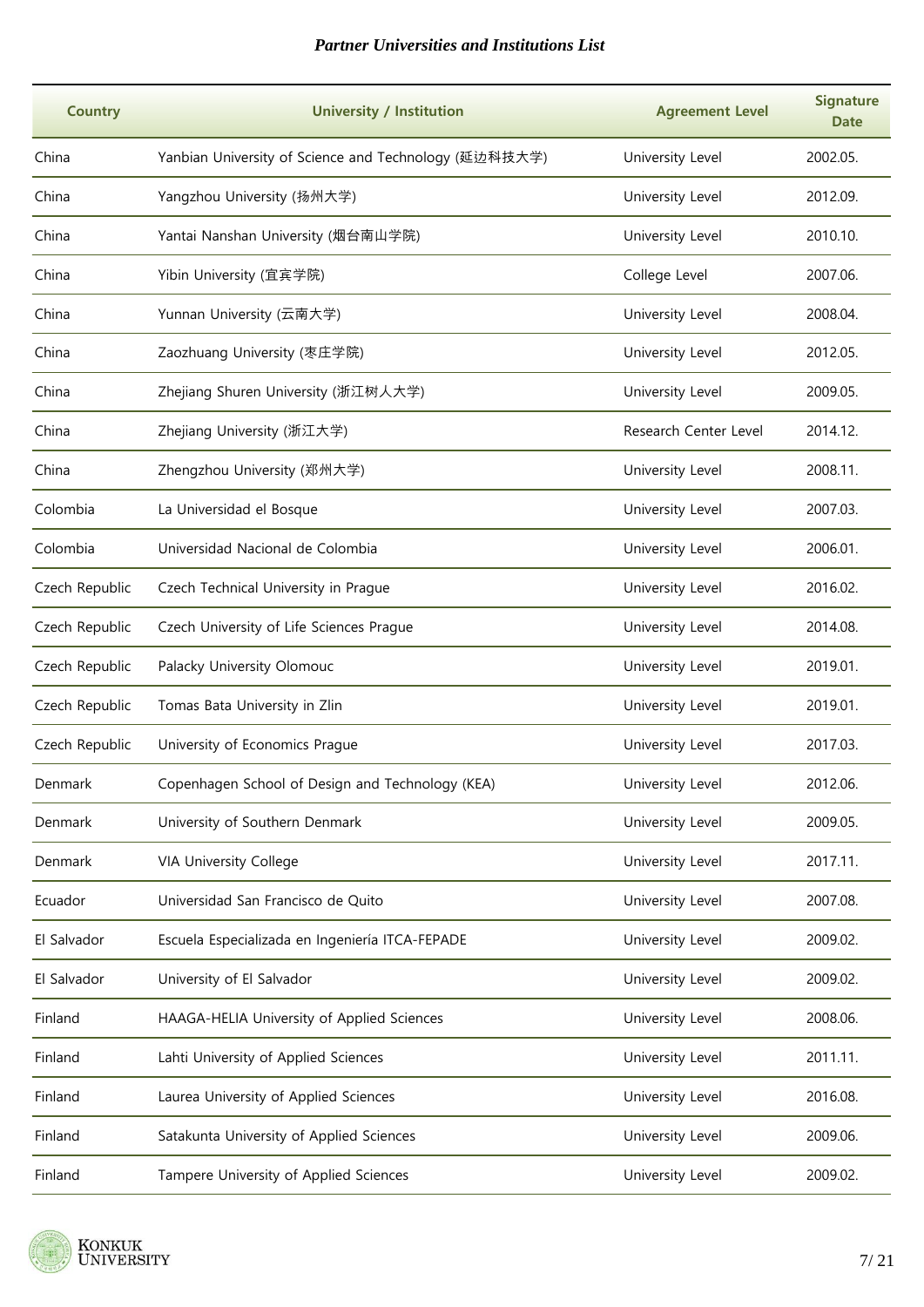| <b>Country</b> | <b>University / Institution</b>                                                          | <b>Agreement Level</b>              | <b>Signature</b><br><b>Date</b> |
|----------------|------------------------------------------------------------------------------------------|-------------------------------------|---------------------------------|
| Finland        | VTT Technical Research Centre of Finland                                                 | Research Center Level               | 2007.05.                        |
| France         | Aix-Marseille University                                                                 | University Level                    | 2016.06.                        |
| France         | <b>Brest Business School</b>                                                             | University Level                    | 2016.05.                        |
| France         | Excelia Group                                                                            | University Level                    | 2019.01.                        |
| France         | Ecole de Management de Normandie (EM Normandie)                                          | University Level                    | 2009.01.                        |
| France         | Ecole d'ingénieurs à Paris (ECE Paris)                                                   | University Level                    | 2013.09.                        |
| France         | Ecole Nationale d'Ingénieurs de Tarbes (ENIT)                                            | University Level                    | 2010.03.                        |
| France         | Ecole Normale Supérieure de Cachan (ENS Cachan)                                          | University Level (Glocal<br>Campus) | 2010.03.                        |
| France         | Ecole Pour l'Informatique et les Techniques Avancées (EPITA)                             | University Level                    | 2009.09.                        |
| France         | Ecole pour l'informatique et les nouvelles technologies (Epitech)                        | University Level                    | 2014.12.                        |
| France         | Ecole Spéciale de Mécanique et d'Electricité, Sudria (ESME Sudria)                       | University Level                    | 2014.04.                        |
| France         | <b>EDC Paris Business School</b>                                                         | University Level                    | 2017.08.                        |
| France         | <b>ESC Amiens</b><br>(Former: France Business School (FBS), Amiens School of Management) | University Level                    | 2010.08.                        |
| France         | EIGSI Engineering School                                                                 | University Level                    | 2019.03.                        |
| France         | Eurocopter                                                                               | Institute Level                     | 2008.09.                        |
| France         | <b>KEDGE Business School</b>                                                             | University Level                    | 2017.07.                        |
| France         | IESEG School of Management                                                               | University Level                    | 2007.12.                        |
| France         | Institut Supérieur de Gestion (ISG)                                                      | University Level                    | 2016.04.                        |
| France         | L'universite de Rouen Normandie                                                          | University Level (Glocal<br>Campus) | 2005.12.                        |
| France         | Rennes School of Business                                                                | University Level                    | 2017.10.                        |
| France         | Sciences Po Grenoble                                                                     | University Level                    | 2014.03.                        |
| France         | Telecom Bretagne                                                                         | Research Center Level               | 2015.01.                        |
| France         | Université Blaise Pascal                                                                 | University Level                    | 2009.04.                        |
| France         | Université de Bourgogne                                                                  | University Level                    | 2007.11.                        |
| France         | University of Clermont Auvergne                                                          | University Level                    | 2018.05.                        |
| France         | University Paul-Valery Montpellier 3                                                     | University Level                    | 2016.06.                        |
| Germany        | Aachen University of Applied Sciences                                                    | University Level                    | 2018.03.                        |

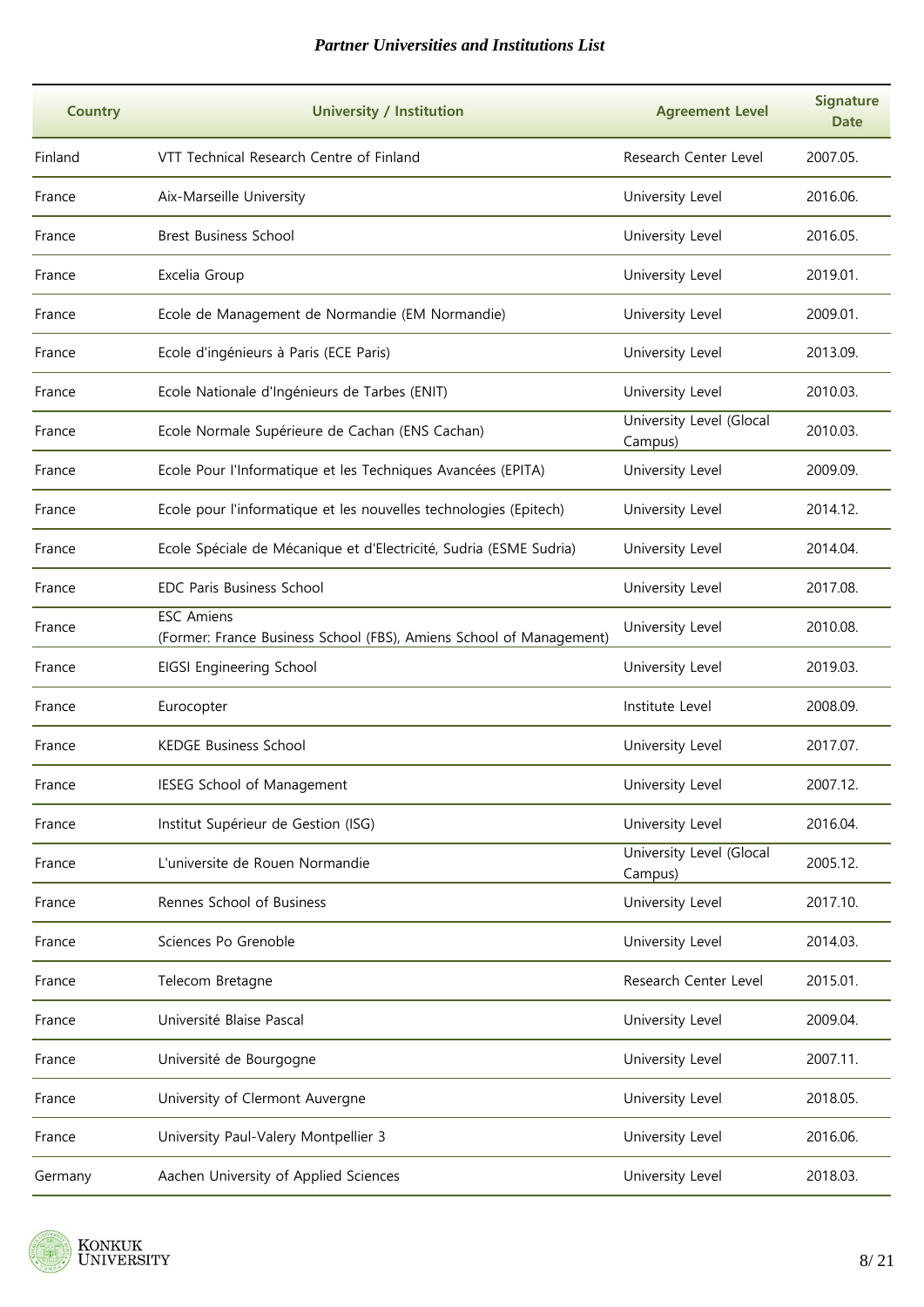| <b>Country</b> | <b>University / Institution</b>                                                                                                                                                   | <b>Agreement Level</b> | <b>Signature</b><br><b>Date</b> |
|----------------|-----------------------------------------------------------------------------------------------------------------------------------------------------------------------------------|------------------------|---------------------------------|
| Germany        | Albert-Ludwigs-Universität Freiburg                                                                                                                                               | Research Center Level  | 2013.01.                        |
| Germany        | Deggendorf Institute of Technology (DIT)                                                                                                                                          | University Level       | 2019.01.                        |
| Germany        | Frankfurt University of Applied Sciences<br>(Renamed in July 2014, Former: Fachhochschule Frankfurt am Main)<br>(Fachhochschule Frankfurt am Main University of Applied Sciences) | University Level       | 2007.12.                        |
| Germany        | Freie Universität Berlin                                                                                                                                                          | University Level       | 1981.02.                        |
| Germany        | Hohenheim University                                                                                                                                                              | College Level          | 1982.01.                        |
| Germany        | Karlsruhe Institute of Technology (KIT)                                                                                                                                           | Research Center Level  | 2013.11.                        |
| Germany        | Ludwigshafen University of Applied Sciences                                                                                                                                       | University Level       | 2016.11.                        |
| Germany        | PFH Private University of Applied Sciences Gottingen                                                                                                                              | University Level       | 2017.12.                        |
| Germany        | RheinMain University of Applied Sciences (Hochschule RheinMain)<br>(Renamed in September 2009, Former : Fachhochschule Wiesbaden)                                                 | University Level       | 1999.01.                        |
| Germany        | Technische Universität Dortmund                                                                                                                                                   | University Level       | 2018.10.                        |
| Germany        | Technische Hochschule Nürnberg Georg Simon Ohm<br>(Renamed in July 2014, Former: Georg-Simon-Ohm-Fachhochschule Nü University Level<br>rnberg)                                    |                        | 2007.06.                        |
| Germany        | Technische Universität Chemnitz                                                                                                                                                   | University Level       | 2014.06.                        |
| Germany        | University of Münster                                                                                                                                                             | College Level          | 2016.05.                        |
| Germany        | Wuerzburg-Schweinfurt University of Applied Sciences                                                                                                                              | University Level       | 2013.07.                        |
| Greece         | National Technical University of Athens                                                                                                                                           | University Level       | 2014.03.                        |
| Grenada        | Saint George's University                                                                                                                                                         | College Level          | 2017.11.                        |
| Guatemala      | Universidad Francisco Marroquin                                                                                                                                                   | University Level       | 2007.01.                        |
| Guatemala      | El Instituto Técnico de Capacitación y Productividad (INTECAP)                                                                                                                    | Institute Level        | 2017.11.                        |
| Hungary        | Tomori Pal College                                                                                                                                                                | University Level       | 2019.01.                        |
| Hungary        | University of Dunaújváros                                                                                                                                                         | University Level       | 2018.10.                        |
| Iceland        | Reykjavik University                                                                                                                                                              | University Level       | 2009.03.                        |
| India          | Delhi University                                                                                                                                                                  | University Level       | 2010.01.                        |
| India          | Madurai Kamaraj University                                                                                                                                                        | University Level       | 2009.06.                        |
| India          | National Institute of Technology, Rourkela                                                                                                                                        | University Level       | 2013.03.                        |
| India          | National Institute of Technology, Tiruchirappalli                                                                                                                                 | Department Level       | 2014.03.                        |
| India          | <b>VIT University</b>                                                                                                                                                             | University Level       | 2007.09.                        |

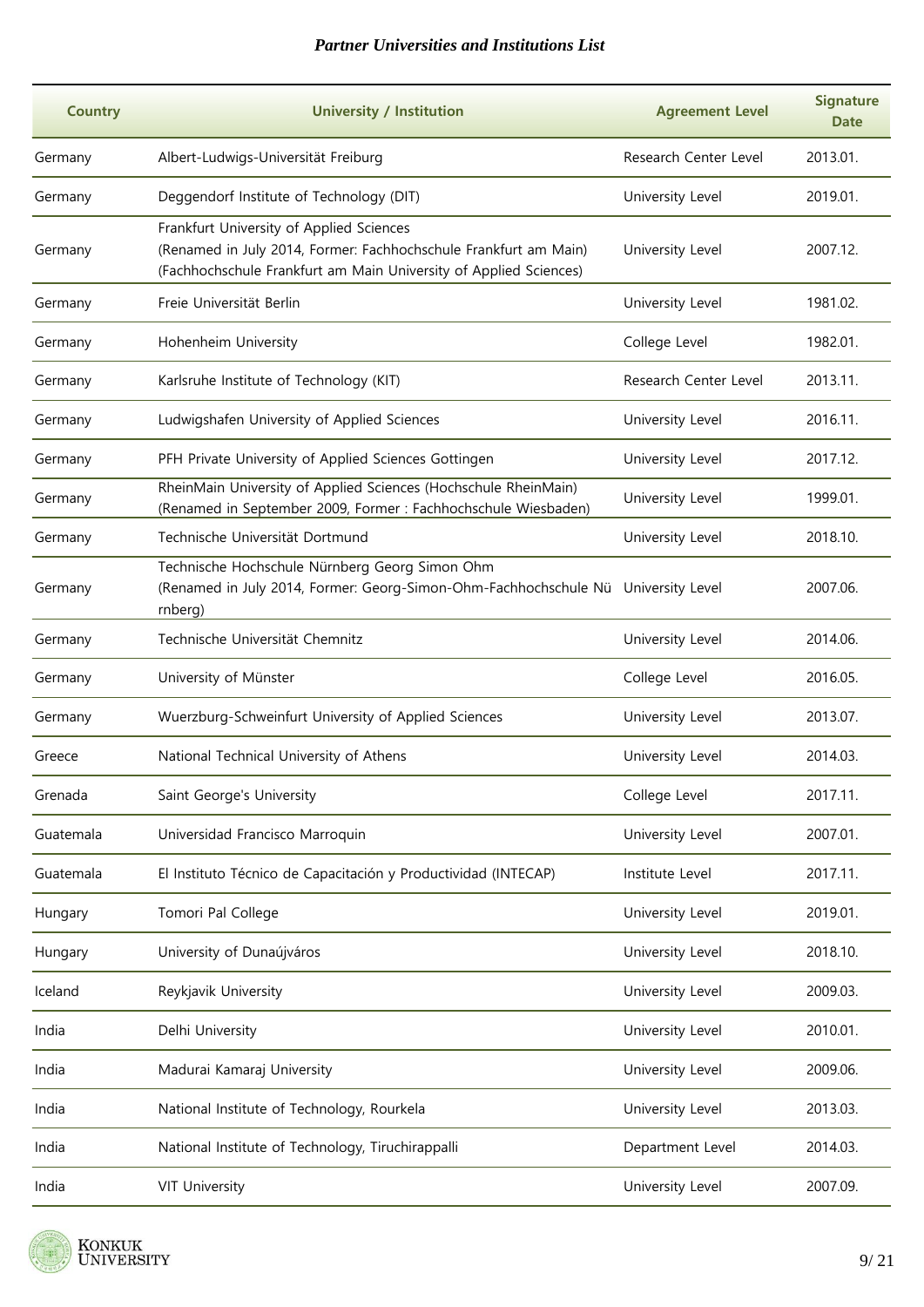| <b>Country</b> | <b>University / Institution</b>                | <b>Agreement Level</b>                   | <b>Signature</b><br><b>Date</b> |
|----------------|------------------------------------------------|------------------------------------------|---------------------------------|
| Indonesia      | Bogor Agricultural University                  | University Level                         | 2003.07.                        |
| Indonesia      | Hasanuddin University                          | University Level (Glocal<br>Campus)      | 2005.11.                        |
| Indonesia      | Institut Teknologi Bandung                     | University Level                         | 2003.11.                        |
| Indonesia      | Sanata Dharma University                       | University Level (Glocal<br>Campus)      | 2015.04.                        |
| Indonesia      | Sepuluh Nopember Institute of Technology (ITS) | University Level                         | 2008.03.                        |
| Indonesia      | Universitas Kristen Indonesia                  | University Level                         | 2019.02.                        |
| Israel         | <b>Ben-Gurion University</b>                   | University Level                         | 2019.07.                        |
| Israel         | University of Haifa                            | University Level                         | 2019.07.                        |
| Israel         | The Hebrew University of Jerusalem             | University Level                         | 1990.02.                        |
| Israel         | Technion-Israel Institute of Techonlogy, Haifa | University Level                         | 1990.03.                        |
| Italy          | Politecnico di Torino                          | Graduate School Level                    | 2008.07.                        |
| Italy          | University of Siena                            | University Level                         | 2018.03                         |
| Italy          | The University of Rome 'La Sapienza'           | Graduate School Level<br>(Glocal Campus) | 2013.01.                        |
| Italy          | United Nations System Staff College            | University Level                         | 2017.02.                        |
| Italy          | University of Florence                         | University Level                         | 2010.07.                        |
| Italy          | University of Turin                            | University Level                         | 2008.01.                        |
| Japan          | Aichi University (愛知大学)                        | University Level                         | 2009.08.                        |
| Japan          | Akita International University (国際教養大学)        | University Level                         | 2013.08.                        |
| Japan          | Chuo University (中央大学)                         | University Level                         | 2008.06.                        |
| Japan          | Dokkyo University (獨協大学)                       | University Level                         | 2008.03.                        |
| Japan          | Doshisha Unversity (同志社大学)                     | Graduate School Level                    | 2016.08.                        |
| Japan          | Gunma University (群馬大学)                        | University Level                         | 2007.03.                        |
| Japan          | Hosei University (法政大学)                        | University Level                         | 2015.11.                        |
| Japan          | Japan College of Foreign Languages (日本外国語専門学校) | University Level                         | 2007.01.                        |
| Japan          | Kanagawa University (神奈川大学)                    | University Level                         | 2011.03.                        |
| Japan          | Kansai University (関西大学)                       | University Level                         | 2016.01.                        |
| Japan          | Kitasato University (北里大学)                     | University Level                         | 2014.04.                        |

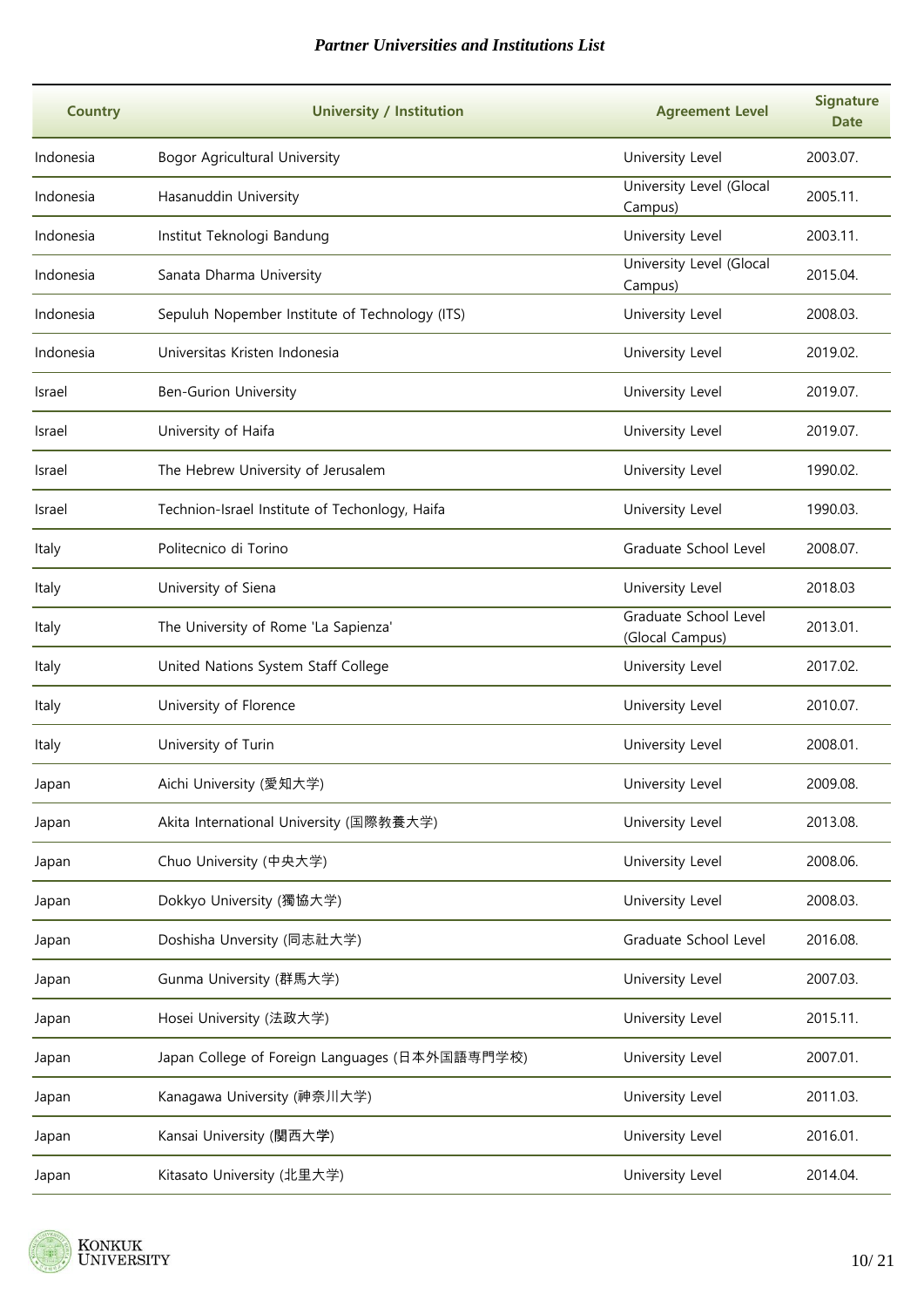| <b>Country</b> | <b>University / Institution</b>                                                                     | <b>Agreement Level</b>            | <b>Signature</b><br><b>Date</b> |
|----------------|-----------------------------------------------------------------------------------------------------|-----------------------------------|---------------------------------|
| Japan          | Kwansei Gakuin University (関西学院大学)                                                                  | University Level                  | 2013.11.                        |
| Japan          | Kyoto Sangyo University (京都産業大学)                                                                    | University Level                  | 2014.03.                        |
| Japan          | Kyoto University (京都大学)                                                                             | Graduate School Level             | 2002.05.                        |
| Japan          | Matsuyama University (松山大学)                                                                         | University Level                  | 1993.06.                        |
| Japan          | Meikai University (明海大学)                                                                            | University Level                  | 2000.12.                        |
| Japan          | Nagasaki University (長崎大学)                                                                          | University Level                  | 2015.03.                        |
| Japan          | National Agriculture and Food Research Organization (農研機構)                                          | Research Center Level             | 2007.12.                        |
| Japan          | Niigata Institute of Technology (新潟工科大学)                                                            | College Level                     | 1998.03.                        |
| Japan          | Nishijyushu University & Nishijyushu University Junior College (西九州大 University Level (Glocal<br>学) | Campus)                           | 2015.06.                        |
| Japan          | Obihiro University of Agriculture and Veterinary Medicine (帯広畜産大<br>学)                              | University Level                  | 1996.12.                        |
| Japan          | Ochanomizu University (お茶の水女子大学)                                                                    | University Level                  | 2014.02.                        |
| Japan          | Osaka Prefecture University (大阪府立大学)                                                                | University Level                  | 2011.12.                        |
| Japan          | Osaka University (大阪大学)                                                                             | Graduate School Level             | 2016.08.                        |
| Japan          | Otemon Gakuin University (追手門学院大学)                                                                  | University Level                  | 2010.05.                        |
| Japan          | Rissho University (立正大学)                                                                            | College Level                     | 2008.11.                        |
| Japan          | Ritsumeikan University (立命館大学)                                                                      | College Level                     | 2014.02.                        |
| Japan          | Sapporo Gakuin University (札幌学院大学)                                                                  | University Level                  | 2009.12.                        |
| Japan          | Shinshu University (信州大学)                                                                           | College Level<br>University Level | 2004.12.<br>2008.04.            |
| Japan          | Tohoku University (東北大学)                                                                            | Graduate School Level             | 2010.07.                        |
| Japan          | Tokai University (東海大学)                                                                             | College Level                     | 2008.03.                        |
| Japan          | Tokyo University of Agriculture & Technology (東京農工大学)                                               | University Level                  | 1999.08.                        |
| Japan          | Tottori University (鳥取大学)                                                                           | University Level                  | 2005.12.                        |
| Japan          | Toyo University (東洋大学)                                                                              | University Level                  | 2008.11.                        |
| Japan          | The University of Tokyo (東京大学)                                                                      | College Level                     | 2015.04.                        |
| Japan          | University of Tsukuba (筑波大学)                                                                        | University Level                  | 1990.08.                        |
| Kazakhstan     | Al-farabi Kazakh National University                                                                | University Level                  | 2015.07.                        |
| Kazakhstan     | Almaty Technological University                                                                     | University Level                  | 2007.06.                        |

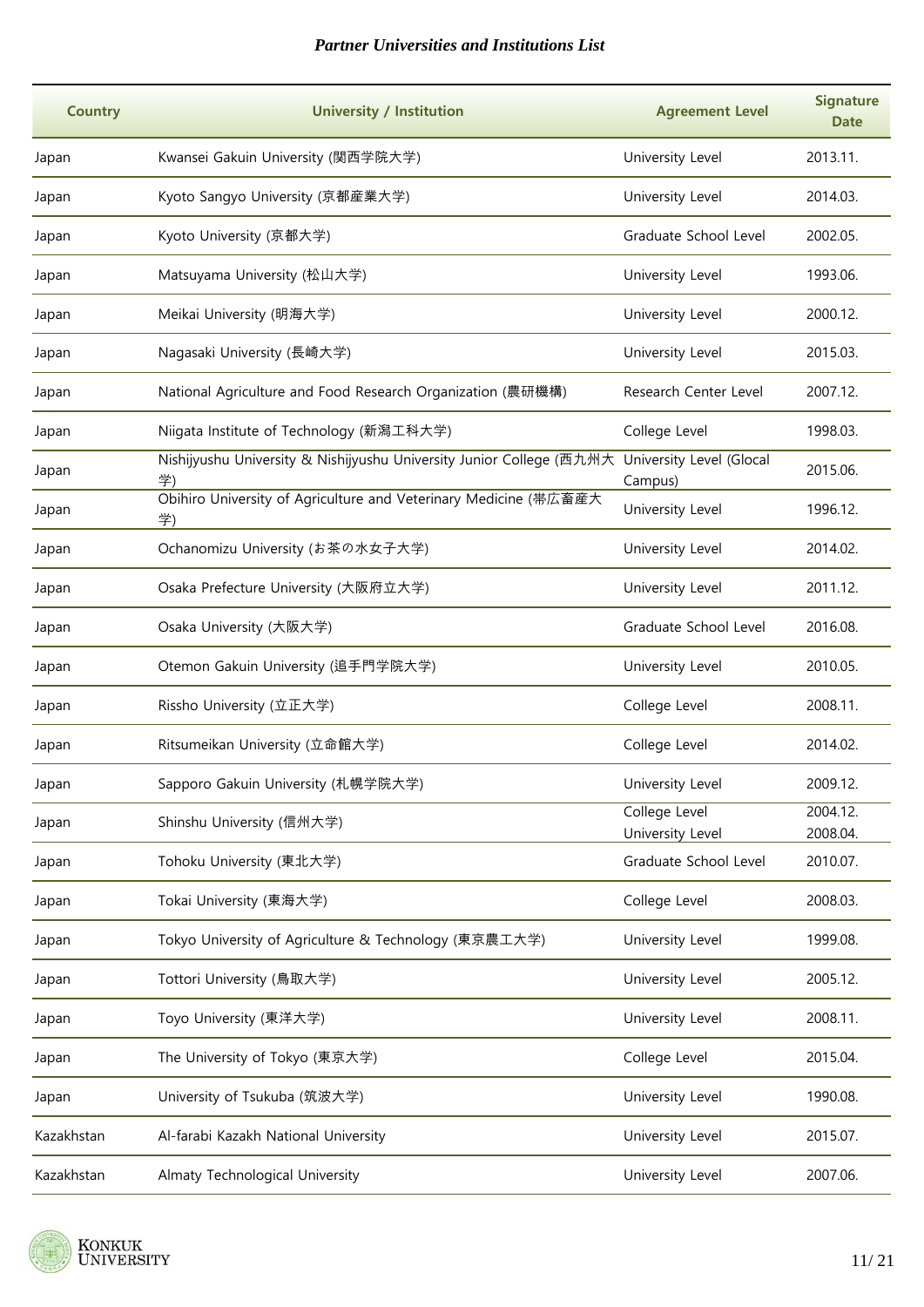| <b>Country</b> | <b>University / Institution</b>                             | <b>Agreement Level</b>              | <b>Signature</b><br><b>Date</b> |
|----------------|-------------------------------------------------------------|-------------------------------------|---------------------------------|
| Kazakhstan     | East Kasakhstan Technical University                        | University Level                    | 2000.09.                        |
| Kazakhstan     | Innovative University of Eurasia                            | University Level                    | 2007.04.                        |
| Kazakhstan     | Kazakh National Agrarian University                         | University Level                    | 2015.07.                        |
| Kazakhstan     | <b>KIMEP</b>                                                | University Level                    | 2013.04.                        |
| Kyrgyzstan     | <b>Bal Bikash School</b>                                    | University Level (Glocal<br>Campus) | 2009.06.                        |
| Kyrgyzstan     | <b>Bishkek Humanities University</b>                        | University Level                    | 2015.07.                        |
| Kyrgyzstan     | I Arabaev Kyrgyz State University                           | University Level                    | 2009.03.                        |
| Kyrgyzstan     | Kyrgyz National Agrarian University                         | University Level                    | 2015.07.                        |
| Laos           | Souphanouvong University                                    | University Level                    | 2016.01.                        |
| Malaysia       | <b>HELP University</b>                                      | University Level                    | 2011.12.                        |
| Malaysia       | Taylor's University                                         | University Level                    | 2016.01                         |
| Malaysia       | Universiti Teknikal Mara (UniKL)                            | University Level                    | 2014.04.                        |
| Malaysia       | University of Malaya                                        | University Level                    | 2012.02.                        |
| Malta          | University of Malta                                         | University Level                    | 2013.01.                        |
| Mexico         | Tecnologico de Monterrey, Queretaro                         | University Level                    | 2013.03.                        |
| Mexico         | Universidad de las Americas Puebla (UDLAP)                  | University Level                    | 2009.06.                        |
| Mexico         | Universidad Internacional, Cuernavaca                       | University Level                    | 2016.07.                        |
| Mongolia       | Chinggis Khaan University                                   | University Level (Glocal<br>Campus) | 2005.11.                        |
| Mongolia       | Huree Institute of Information and Communication Technology | University Level                    | 2002.04.                        |
| Mongolia       | Mongolian State University of Agriculture                   | University Level                    | 2005.01.                        |
| Mongolia       | Mongolian University of Science and Technology              | University Level                    | 2005.02.                        |
| Mongolia       | National University of Mongolia                             | University Level                    | 2009.03.                        |
| Mongolia       | Orkhon University                                           | University Level                    | 2005                            |
| Myanmar        | Myanmar Aerospace Engineering University                    | University Level                    | 2017.03.                        |
| Nepal          | Tribhuvan University                                        | College Level (Glocal<br>Campus)    | 2009.06.                        |
| Netherlands    | Avans University of Applied Sciences                        | University Level                    | 2015.04.                        |
| Netherlands    | EP-Nuffic                                                   | Research Center Level               | 2016.09.                        |

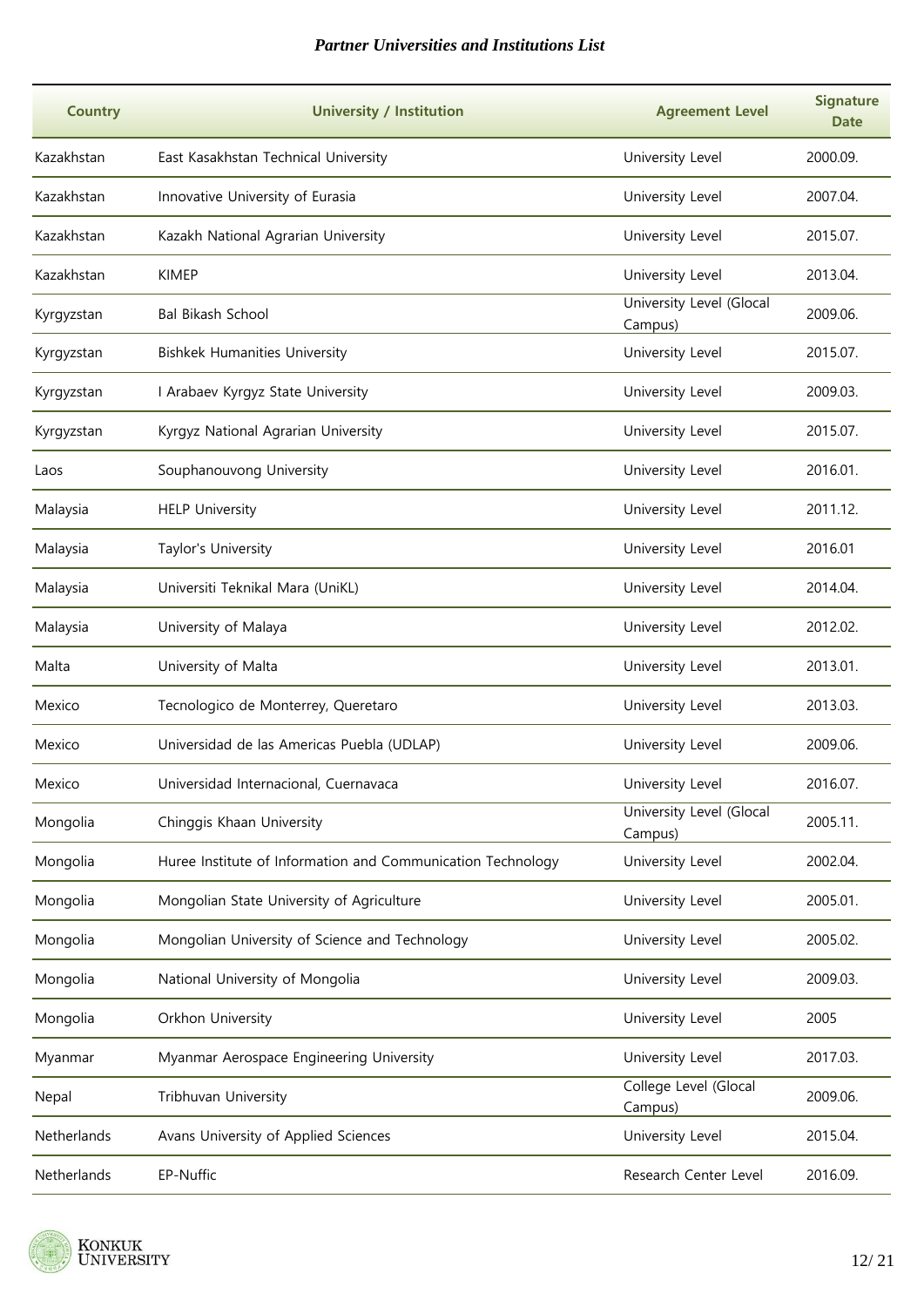| <b>Country</b>     | <b>University / Institution</b>                                                                           | <b>Agreement Level</b>              | <b>Signature</b><br><b>Date</b> |
|--------------------|-----------------------------------------------------------------------------------------------------------|-------------------------------------|---------------------------------|
| Netherlands        | Erasmus University Rotterdam                                                                              | College Level                       | 2007.01.                        |
| Netherlands        | Fontys Academy for Creative Industries                                                                    | University Level                    | 2016.11.                        |
| <b>Netherlands</b> | HAN University of Applied Sciences                                                                        | College Level                       | 2017.12.                        |
| <b>Netherlands</b> | Hanze University of Applied Sciences                                                                      | University Level                    | 2016.11.                        |
| <b>Netherlands</b> | HZ University of Applied Sciences                                                                         | University Level                    | 2017.03.                        |
| Netherlands        | The Hague University of Applied Sciences                                                                  | University Level                    | 2009.02.                        |
| Netherlands        | Saxion University of Applied Sciences                                                                     | University Level                    | 2009.03.                        |
| Netherlands        | <b>Tilburg University</b>                                                                                 | University Level                    | 2009.07.                        |
| <b>Netherlands</b> | University of Groningen                                                                                   | College Level                       | 2009.07.                        |
| Netherlands        | Windesheim University of Applied Sciences                                                                 | University Level                    | 2015.04.                        |
| Norway             | Norwegian University of Science and Technology (NTNU)                                                     | University Level                    | 2007.09.                        |
| Norway             | University of Agder                                                                                       | University Level                    | 2015.05.                        |
| Pakistan           | UNIVERSITY OF THE PUNJAB                                                                                  | Institute Level                     | 2018.09.                        |
| Palestine          | Palestine Polytechnic University                                                                          | University Level                    | 2016.09.                        |
| Paraguay           | Universidad Nacional De Asuncion                                                                          | University Level                    | 2008.08.                        |
| Peru               | San Pedro University, Chimbote                                                                            | University Level                    | 2011.08.                        |
| Philippines        | Polytechnic University of the Philippines                                                                 | University Level (Glocal<br>Campus) | 2005.11.                        |
| Philippines        | Professional Academy of the Philippines College                                                           | University Level                    | 2014.10.                        |
| Philippines        | Saint Theresa's College                                                                                   | University Level                    | 2015.01.                        |
| Philippines        | University of San Carlos                                                                                  | University Level (Glocal<br>Campus) | 2010.01.                        |
| Poland             | Kozminski University                                                                                      | University Level                    | 2016.11.                        |
| Poland             | <b>SWPS University</b>                                                                                    | University Level                    | 2018.10.                        |
| Poland             | University of Economics in Katowice                                                                       | University Level                    | 2017.03.                        |
| Poland             | University of Social Sciences and Humanities<br>(Former: Warsaw School of Social Sciences and Humanities) | University Level                    | 2010.04.                        |
| Qatar              | Qatar University                                                                                          | University Level                    | 2010.03.                        |
| Romania            | The Romanian-American University                                                                          | University Level                    | 2017.03.                        |
| Russia             | Irkutsk State Technical University                                                                        | University Level                    | 2005.01.                        |

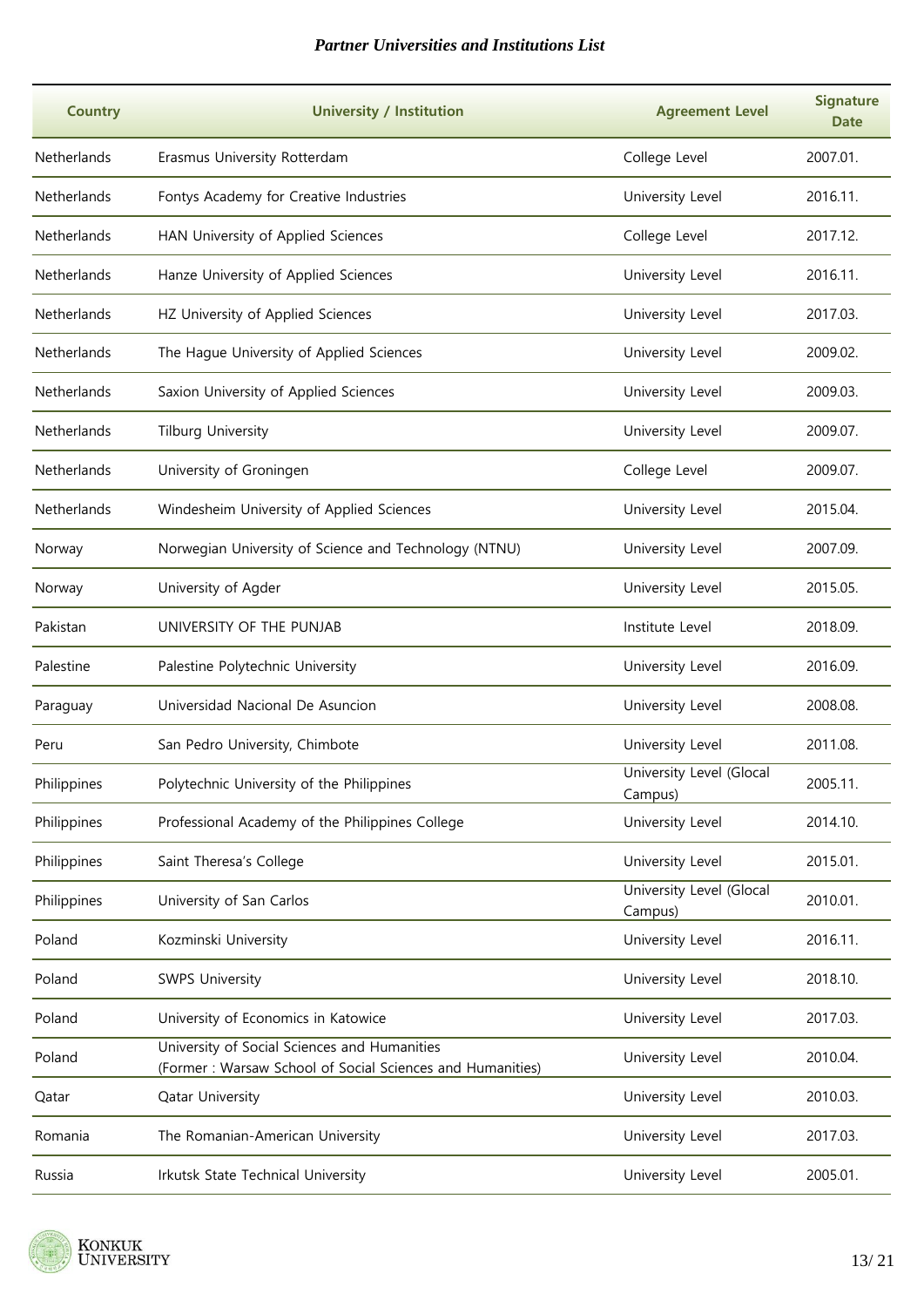| <b>Country</b> | <b>University / Institution</b>                                                                | <b>Agreement Level</b>           | <b>Signature</b><br><b>Date</b> |
|----------------|------------------------------------------------------------------------------------------------|----------------------------------|---------------------------------|
| Russia         | Khabarovsk State Academy of Economics & Law                                                    | University Level                 | 2006.02.                        |
| Russia         | Maxim Gorky Literary Institute                                                                 | University Level                 | 1996.12.                        |
| Russia         | Moscow State University                                                                        | College Level (Glocal<br>Campus) | 2002.12.                        |
| Russia         | Russian Academy of Sciences                                                                    | Institute Level                  | 2017.02.                        |
| Russia         | Saint Petersburg Academic University                                                           | University Level                 | 2010.04.                        |
| Russia         | Saint Petersburg Scientific Center                                                             | University Level                 | 2007.06.                        |
| Russia         | Saint Petersburg State University                                                              | University Level                 | 1996.12.                        |
| Russia         | Yakut State Agricultural Academy                                                               | Graduate School Level            | 2010.04.                        |
| Rwanda         | Kigali Institute of Science and Technology                                                     | University Level                 | 2010.02.                        |
| Singapore      | Singapore Institute of Management                                                              | University Level                 | 2015.11.                        |
| Singapore      | <b>TEG International College</b>                                                               | University Level                 | 2017.06.                        |
| South Africa   | Department of Telecommunications and Postal Services<br>(Former: Department of Communications) | University Level                 | 2011.05.                        |
| South Africa   | Greenside Design Center                                                                        | College Level (Glocal<br>Campus) | 2007.01.                        |
| South Africa   | Tshwane University of Technology                                                               | University Level                 | 2009.06.                        |
| Spain          | ETEA - Universidad Loyola Andalucía                                                            | College Level                    | 2009.03.                        |
| Spain          | Universidad Antonio de Nebrija                                                                 | University Level                 | 2015.03.                        |
| Spain          | Universidad Internacional Menéndez Pelayo, Sevilla                                             | University Level                 | 2016.06.                        |
| Spain          | Universidad San Jorge                                                                          | University Level                 | 2017.03.                        |
| Spain          | University of Burgos                                                                           | University Level                 | 2016.10.                        |
| Spain          | University of Jaen                                                                             | University Level                 | 2014.04.                        |
| Spain          | University of Malaga                                                                           | University Level                 | 2010.02.                        |
| Sweden         | Chalmers University of Technology                                                              | University Level                 | 2007.05.                        |
| Sweden         | Halmstad University                                                                            | University Level                 | 2008.03.                        |
| Sweden         | Lund University                                                                                | University Level                 | 2008.06.                        |
| Sweden         | Orebro University                                                                              | University Level                 | 2018.01.                        |
| Sweden         | Sodertorn University                                                                           | University Level                 | 2007.05.                        |
| Sweden         | University West                                                                                | University Level                 | 2014.01.                        |

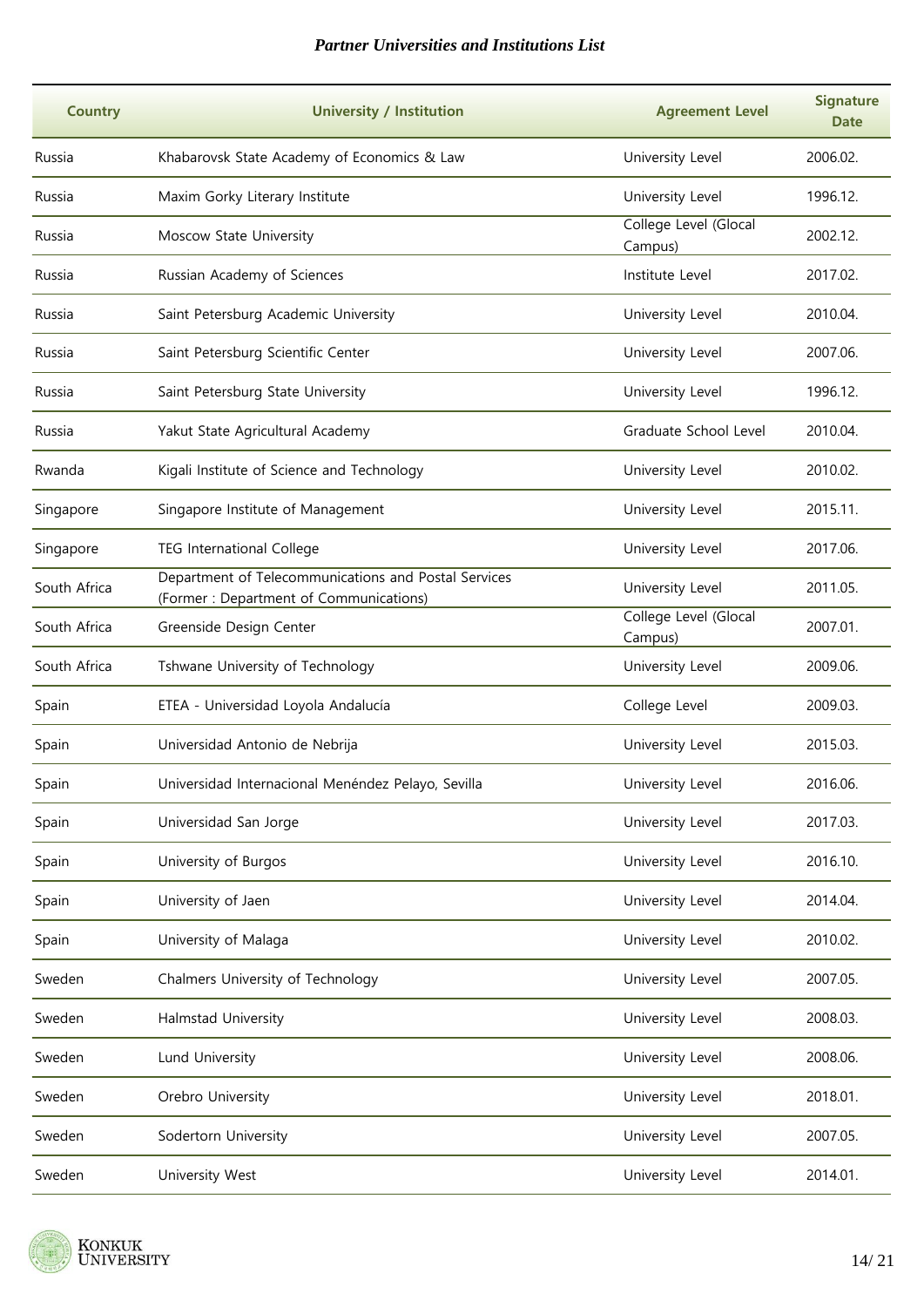| <b>Country</b> | <b>University / Institution</b>                                    | <b>Agreement Level</b>              | <b>Signature</b><br>Date |
|----------------|--------------------------------------------------------------------|-------------------------------------|--------------------------|
| Switzerland    | School of Business and Engineering Vaud (HEIG-VD)                  | University Level                    | 2007.12.                 |
| Switzerland    | University of Basel                                                | University Level                    | 2008.04.                 |
| Taiwan         | Chinese Culture University (中國文化大學)                                | University Level                    | 1969.05.                 |
| Taiwan         | National Central University (國立中央大學)                               | University Level                    | 2005.03.                 |
| Taiwan         | National Chengchi University (國立政治大學)                              | University Level                    | 2013.11.                 |
| Taiwan         | National Chiao Tung University (國立交通大學)                            | University Level                    | 2013.08.                 |
| Taiwan         | National Chung Hsing University (國立中興大學)                           | University Level                    | 1978.01.                 |
| Taiwan         | National Kaohsiung University of Applied Sciences (國立高雄應用科技大<br>學) | University Level                    | 2016.03.                 |
| Taiwan         | National Quemoy University (國立金門大學)                                | University Level                    | 2016.03.                 |
| Taiwan         | National Taiwan University (國立臺灣大學)                                | College Level (Glocal<br>Campus)    | 2007.08.                 |
| Taiwan         | National Taiwan University of Science and Technology (臺灣科技大學)      | University Level                    | 2008.05.                 |
| Taiwan         | Soochow University, Taipei (東吳大學)                                  | University Level                    | 2013.01.                 |
| Taiwan         | Taipei Medical University (臺北醫學大學)                                 | College Level (Glocal<br>Campus)    | 2007.08.                 |
| Taiwan         | Takming University of Science and Technology (德明財經科技大學)            | University Level                    | 2017.11.                 |
| Taiwan         | Tunghai University (東海大學)                                          | University Level                    | 1982.02.                 |
| Tajikistan     | Tajik State Pedagogical University named after S.AINY              | University Level                    | 2007.01.                 |
| Thailand       | Asian Institute of Technology                                      | University Level                    | 2006.01.                 |
| Thailand       | Burapha University                                                 | University Level (Glocal<br>Campus) | 2010.03.                 |
| Thailand       | Chulalongkorn University                                           | University Level                    | 2009.06.                 |
| Thailand       | Kasetsart University                                               | College Level                       | 2012.11.                 |
| Thailand       | King Mongkut's University of Technology, North Bangkok             | University Level                    | 2012.06.                 |
| Thailand       | King Mongkut's University of Technology, Thonburi                  | College Level (Glocal<br>Campus)    | 2006.05.                 |
| Thailand       | Prince of Songkla University                                       | University Level (Glocal<br>Campus) | 2010.05.                 |
| Thailand       | Ramkhamhaeng University                                            | University Level                    | 2018.10.                 |
| Thailand       | Silpakorn University                                               | University Level (Glocal<br>Campus) | 2010.02.                 |
| Thailand       | Srinakharinwirot University                                        | University Level (Glocal<br>Campus) | 2010.02.                 |
| Turkey         | Ankara University                                                  | University Level                    | 2014.04.                 |

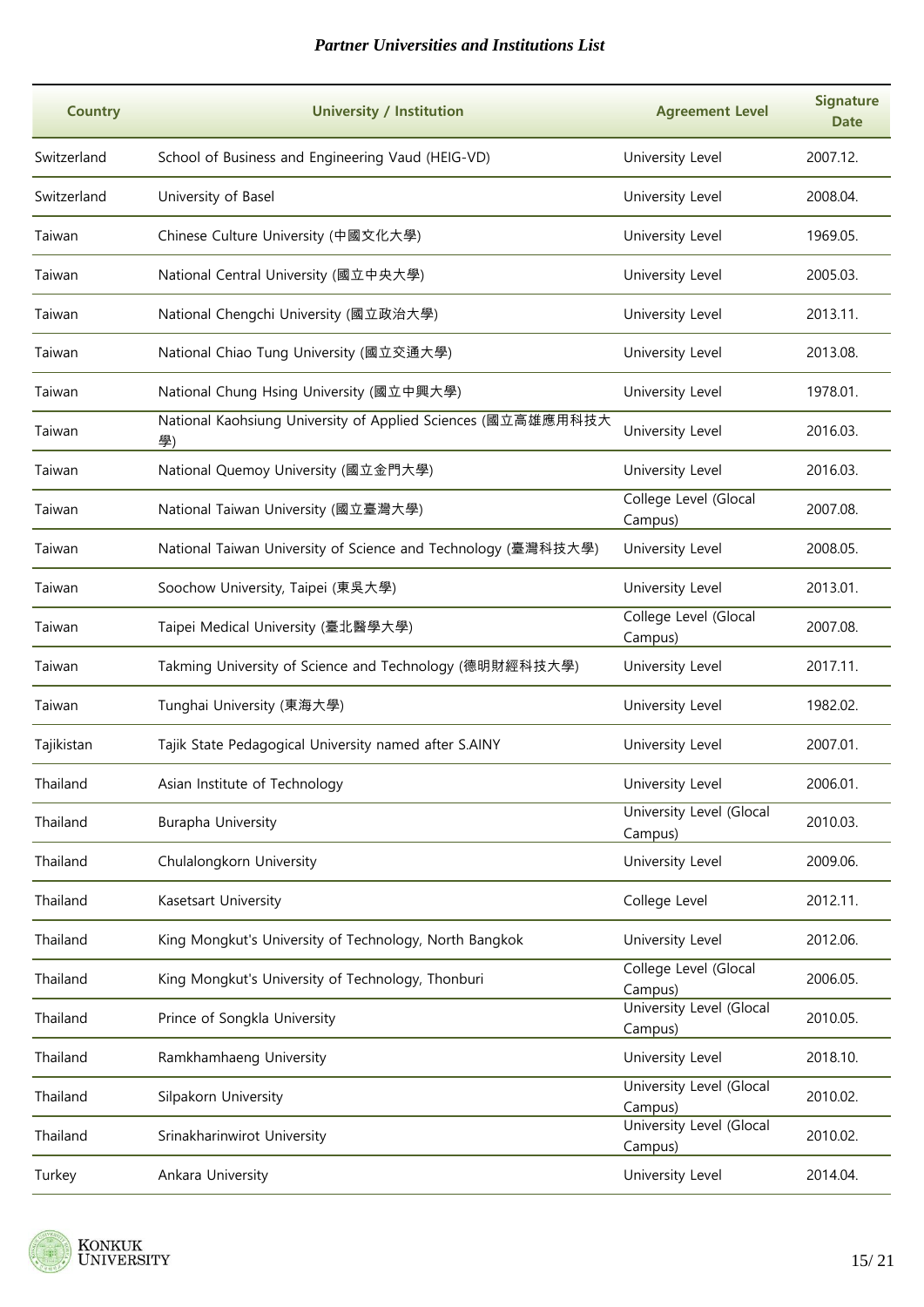| <b>Country</b> | <b>University / Institution</b>                 | <b>Agreement Level</b>              | <b>Signature</b><br><b>Date</b> |
|----------------|-------------------------------------------------|-------------------------------------|---------------------------------|
| Turkey         | <b>Bilkent University</b>                       | University Level                    | 2014.07.                        |
| Turkey         | Kadir Has University                            | University Level                    | 2008.05.                        |
| Turkey         | Middle East Technical University                | University Level                    | 2008.05.                        |
| Turkey         | Selcuk University                               | University Level                    | 2002.07.                        |
| Turkey         | TOBB University of Economics and Technology     | University Level                    | 2008.05.                        |
| Turkey         | Yasar University                                | University Level                    | 2018.03.                        |
| <b>UAE</b>     | American University of Ras Al Khaimah           | University Level                    | 2016.01.                        |
| <b>UAE</b>     | Higher Colleges of Technology                   | University Level                    | 2010.03.                        |
| <b>UAE</b>     | International Centre of Excellence              | University Level                    | 2010.03.                        |
| Ukraine        | Oles Honchar Dnipropetrovsk National University | University Level                    | 2012.04.                        |
| United Kingdom | Birmingham City University                      | University Level                    | 2017.01.                        |
| United Kingdom | Dublin City University                          | Institute Level                     | 2016.07.                        |
| United Kingdom | Glyndwr University                              | University Level                    | 2010.01.                        |
| United Kingdom | London Metropolitan University                  | University Level                    | 2010.07.                        |
| United Kingdom | Napier University                               | University Level                    | 2004.12.                        |
| United Kingdom | Royal Holloway, University of London            | University Level                    | 2010.09.                        |
| United Kingdom | The Nottingham Trent University                 | College Level                       | 2007.12.                        |
| United Kingdom | The University of Edinburgh                     | College Level                       | 2010.01.                        |
| United Kingdom | The University of Manchester                    | University Level                    | 2009.01.                        |
| United Kingdom | University College London, University of London | University Level                    | 2010.04.                        |
| United Kingdom | University of Aberdeen                          | University Level                    | 2003.01.                        |
| United Kingdom | University of Cambridge                         | University Level                    | 2004.07.                        |
| United Kingdom | University of Leicester                         | University Level                    | 2008.01.                        |
| United Kingdom | University of Northumbria                       | College Level                       | 2013.12.                        |
| United Kingdom | University of Southampton                       | University Level                    | 2009.07.                        |
| <b>USA</b>     | Auburn University                               | University Level                    | 2002.01.                        |
| <b>USA</b>     | <b>Ball State University</b>                    | University Level (Glocal<br>Campus) | 2007.06.                        |

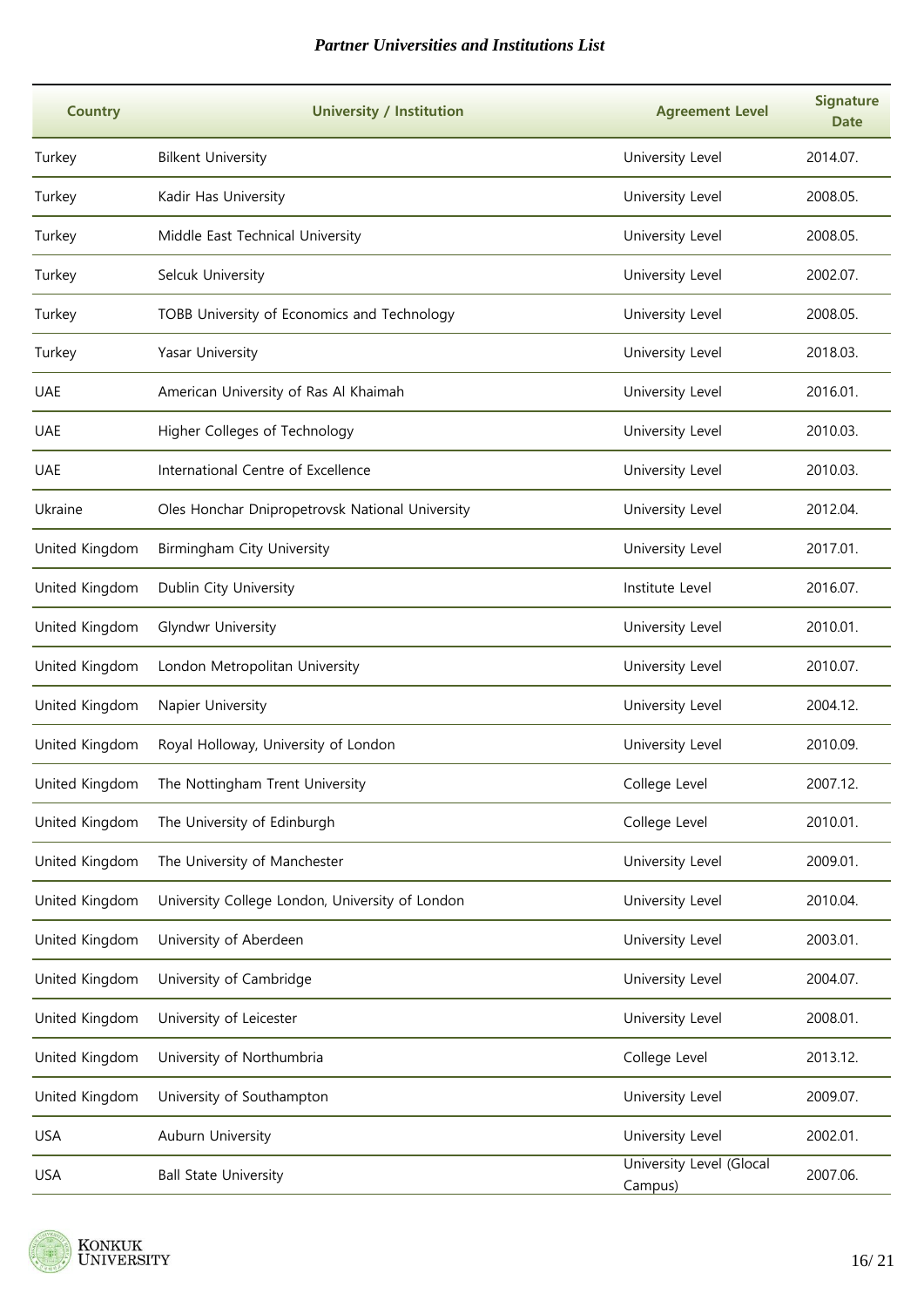| <b>Country</b> | <b>University / Institution</b>                    | <b>Agreement Level</b>                       | <b>Signature</b><br><b>Date</b> |
|----------------|----------------------------------------------------|----------------------------------------------|---------------------------------|
| <b>USA</b>     | <b>Black Hills State University</b>                | University Level                             | 2013.07.                        |
| <b>USA</b>     | <b>Bradley University</b>                          | University Level (Glocal<br>Campus)          | 2009.12.                        |
| <b>USA</b>     | California State Polytechnic University, Pomona    | University Level                             | 2018.06.                        |
| <b>USA</b>     | California State University, Channel Islands       | University Level                             | 2012.01.                        |
| <b>USA</b>     | California State University, Chico                 | University Level (Glocal<br>Campus)          | 2011.04.                        |
| <b>USA</b>     | California State University, Dominguez Hills       | University Level                             | 1996.02.                        |
| <b>USA</b>     | California State University, Fresno                | University Level                             | 1985.08.                        |
| <b>USA</b>     | California State University, San Marcos            | University Level                             | 2002.04.                        |
| <b>USA</b>     | Carroll College                                    | University Level                             | 2015.05.                        |
| <b>USA</b>     | The Catholic University of America                 | University Level                             | 1981.06.                        |
| <b>USA</b>     | Chatham University                                 | University Level                             | 2016.12.                        |
| <b>USA</b>     | Cincinnati Children's Hospital Research Foundation | Research Center Level                        | 2008.07.                        |
| <b>USA</b>     | Cleveland State University                         | University Level                             | 2019.06.                        |
| <b>USA</b>     | Columbia College                                   | University Level                             | 2013.12.                        |
| <b>USA</b>     | Connecticut College                                | University Level                             | 2014.06.                        |
| <b>USA</b>     | DePaul University                                  | University Level (Glocal<br>Campus)          | 2010.04.                        |
| <b>USA</b>     | Georgia Institute of Technology                    | Department Level                             | 2002.04.                        |
| <b>USA</b>     | Georgia State University                           | University Level                             | 2009.06.                        |
| <b>USA</b>     | Hawai'i Pacific University                         | University Level                             | 2008.11.                        |
| <b>USA</b>     | Hamline University                                 | University Level                             | 2019.05.                        |
| <b>USA</b>     | Illinois Institute of Technology                   | University Level                             | 2005.04.                        |
| <b>USA</b>     | Illinois State University                          | University Level<br>University Level (Glocal | 2005.12.<br>2009.12.            |
| <b>USA</b>     | Indiana University                                 | University Level                             | 2008.03.                        |
| <b>USA</b>     | Lewis & Clark College                              | University Level (Glocal<br>Campus)          | 2009.12.                        |
| <b>USA</b>     | Long Island University                             | University Level                             | 2002.01.                        |
| <b>USA</b>     | Marshall University                                | University Level                             | 2006.07.                        |
| <b>USA</b>     | Marylhurst University                              | University Level                             | 2013.09.                        |

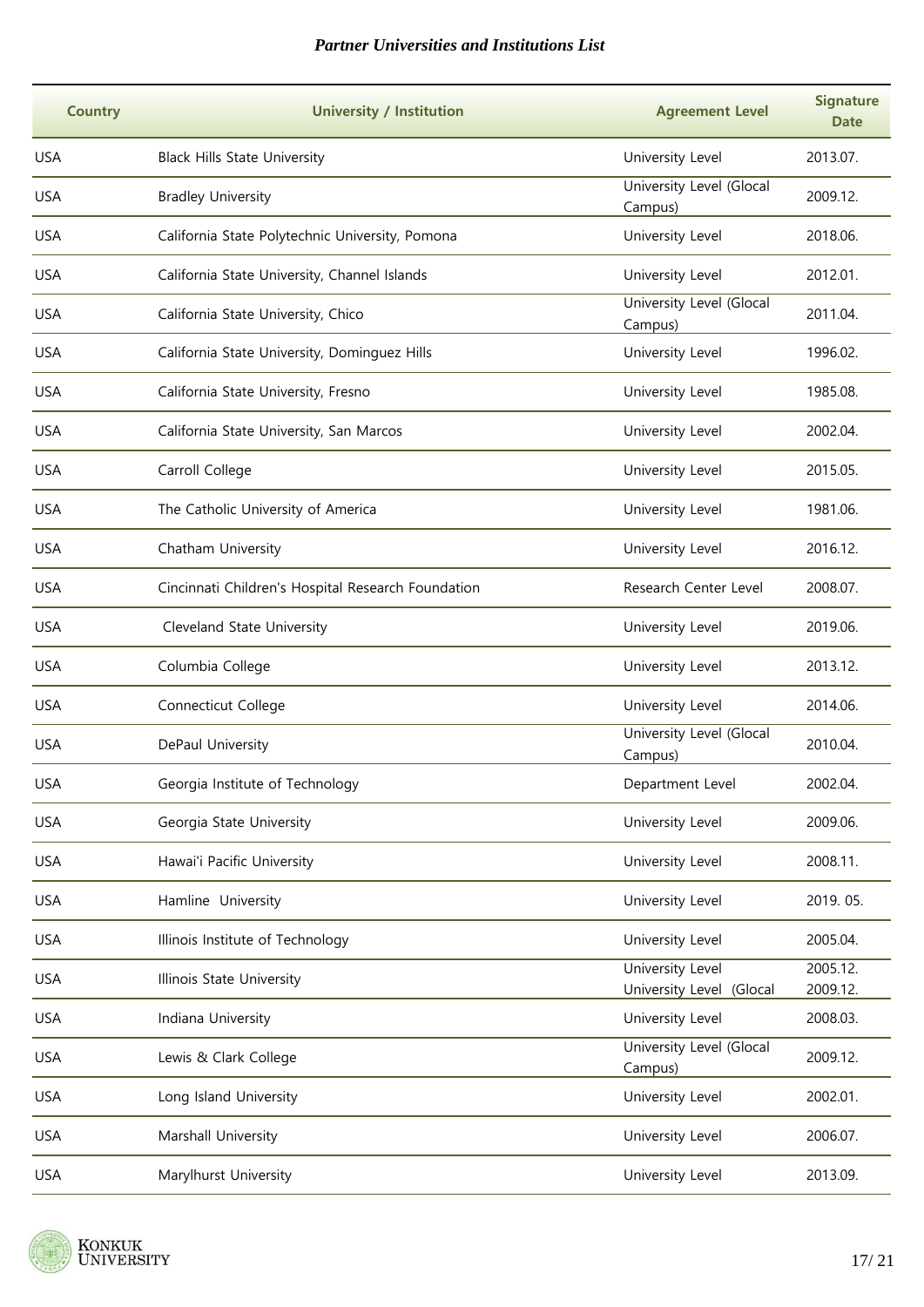| <b>Country</b> | <b>University / Institution</b>               | <b>Agreement Level</b>              | <b>Signature</b><br><b>Date</b> |
|----------------|-----------------------------------------------|-------------------------------------|---------------------------------|
| <b>USA</b>     | Minnesota State University, Moorhead          | University Level                    | 2005.02.                        |
| <b>USA</b>     | Montana State University, Billings            | University Level (Glocal<br>Campus) | 2009.12.                        |
| <b>USA</b>     | Montana State University, Flagship            | University Level (Glocal<br>Campus) | 2010.01.                        |
| <b>USA</b>     | Murray State University                       | University Level                    | 2016.07.                        |
| <b>USA</b>     | North Carolina State University, Raleigh      | College Level                       | 1998.09.                        |
| <b>USA</b>     | North Dakota State University                 | University Level                    | 2013.04.                        |
| <b>USA</b>     | Northern Illinois University                  | University Level (Glocal<br>Campus) | 2011.01.                        |
| <b>USA</b>     | Northern Michigan University                  | University Level                    | 2014.04.                        |
| <b>USA</b>     | Oklahoma State University                     | University Level                    | 2005.04.                        |
| <b>USA</b>     | Pacific Lutheran University                   | University Level (Glocal<br>Campus) | 2009.12.                        |
| <b>USA</b>     | Pacific State University                      | University Level                    | 2011.08.                        |
| <b>USA</b>     | Rhode Island College                          | University Level (Glocal<br>Campus) | 2010.03.                        |
| <b>USA</b>     | Presbyterian College                          | University Level                    | 2016.04.                        |
| <b>USA</b>     | Saint Martin's University                     | University Level (Glocal<br>Campus) | 2009.12.                        |
| <b>USA</b>     | South Dakota State University                 | University Level                    | 2009.01.                        |
| <b>USA</b>     | Southern New Hampshire University, Manchester | University Level                    | 2016.03.                        |
| <b>USA</b>     | The State University of New York, Binghamton  | University Level                    | 2008.06.                        |
| <b>USA</b>     | The State University of New York, Buffalo     | University Level                    | 2005.02.                        |
| <b>USA</b>     | The State University of New York, Stony Brook | University Level                    | 2006.01.                        |
| <b>USA</b>     | Stevens Institute of Technology, New Jersey   | University Level                    | 2015.11.                        |
| <b>USA</b>     | Texas A & M University, College Station       | College Level                       | 1992.12.                        |
| <b>USA</b>     | Texas A & M University, Commerce              | University Level                    | 2011.06.                        |
| <b>USA</b>     | Towson University                             | University Level                    | 2009.01.                        |
| <b>USA</b>     | The University of Akron                       | University Level                    | 1985.00.                        |
| <b>USA</b>     | The University of Missouri-Kansas City        | University Level                    | 2018.10.                        |
| <b>USA</b>     | University of Bridgeport                      | University Level (Glocal<br>Campus) | 2013.05.                        |
| <b>USA</b>     | University of California, Berkeley            | University Level                    | 2010.01.                        |

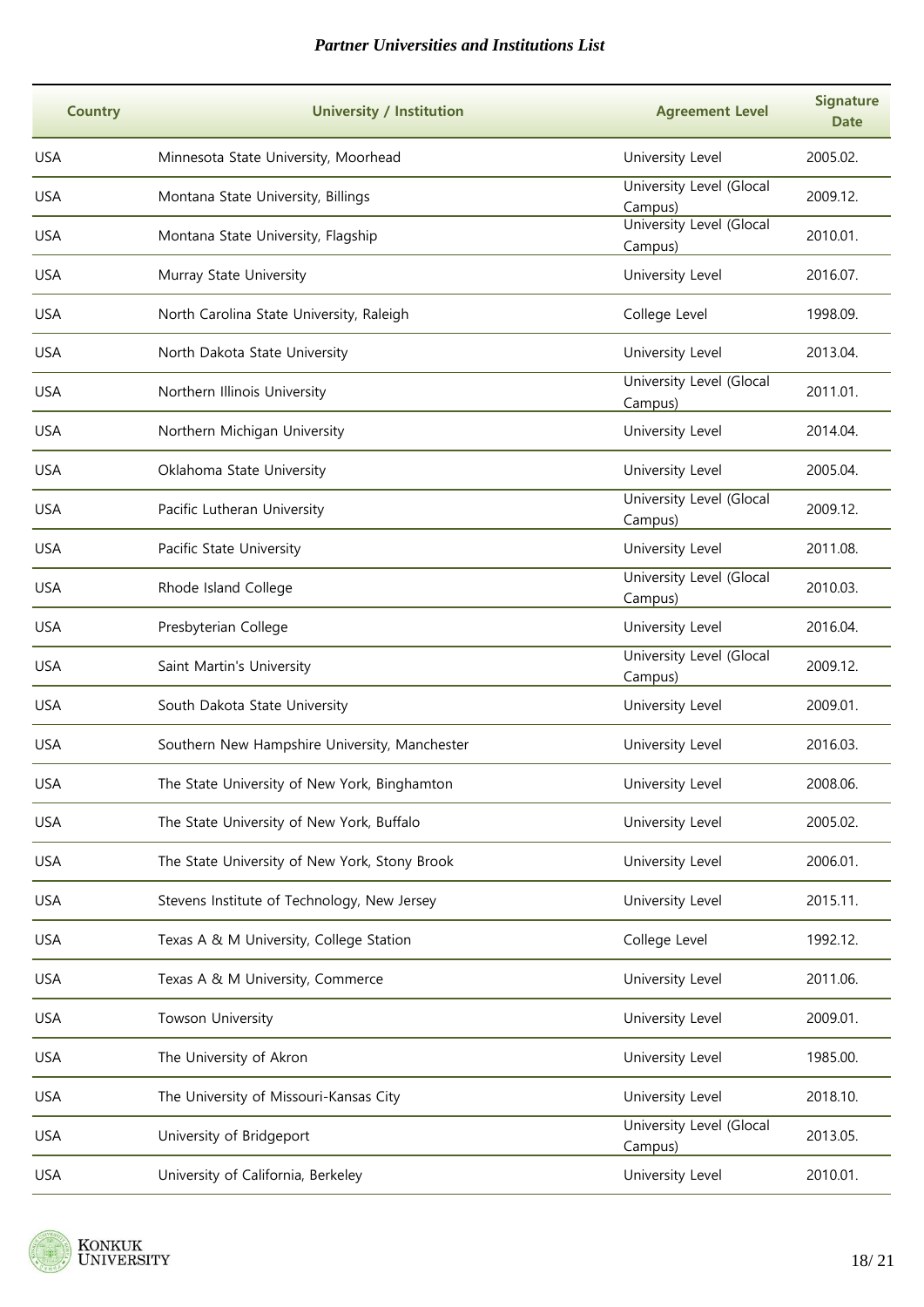| <b>Country</b> | <b>University / Institution</b>          | <b>Agreement Level</b>              | <b>Signature</b><br><b>Date</b> |
|----------------|------------------------------------------|-------------------------------------|---------------------------------|
| <b>USA</b>     | University of California, Davis          | University Level                    | 1999.08.                        |
| <b>USA</b>     | University of California, Irvine         | University Level                    | 2013.02.                        |
| <b>USA</b>     | University of California, Los Angeles    | University Level                    | 2004.11.                        |
| <b>USA</b>     | California State University, Sacramento  | University Level                    | 2017.11.                        |
| <b>USA</b>     | University of California, San Diego      | Research Center Level               | 2008.02.                        |
| <b>USA</b>     | University of California, Santa Cruz     | University Level                    | 2004.01.                        |
| <b>USA</b>     | University of Central Oklahoma           | University Level                    | 2014.05.                        |
| <b>USA</b>     | University of Colorado, Boulder          | University Level                    | 2012.01.                        |
| <b>USA</b>     | University of Colorado, Denver           | University Level                    | 2019.07.                        |
| <b>USA</b>     | University of Illinois, Urbana-Champaign | College Level                       | 1998.01.                        |
| <b>USA</b>     | University of Maryland, Baltimore        | University Level                    | 2018.04                         |
| <b>USA</b>     | University of Maryland, College Park     | Research Center Level               | 2009.03.                        |
| <b>USA</b>     | University of Michigan                   | Department Level                    | 2014.10.                        |
| <b>USA</b>     | University of Minnesota                  | University Level                    | 2014.10.                        |
| <b>USA</b>     | The University of Mississippi            | University Level                    | 2002.04.                        |
| <b>USA</b>     | University of Missouri, Columbia         | University Level (Glocal<br>Campus) | 2014.09.                        |
| <b>USA</b>     | University of Missouri, Kansas City      | University Level                    | 2013.01.                        |
| <b>USA</b>     | The University of Montana                | University Level (Glocal<br>Campus) | 2010.03.                        |
| <b>USA</b>     | University of Nebraska, Lincoln          | University Level                    | 2002.12.                        |
| <b>USA</b>     | University of Nebraska, Kearney          | University Level                    | 2016.08.                        |
| <b>USA</b>     | The University of North Dakota           | University Level                    | 2008.01.                        |
| <b>USA</b>     | University of North Florida              | University Level                    | 2017.10.                        |
| <b>USA</b>     | University of North Texas, Denton        | University Level                    | 2009.04.                        |
| <b>USA</b>     | University of Pittsburgh                 | University Level                    | 2005.04.                        |
| <b>USA</b>     | The University of Puget Sound            | University Level (Glocal<br>Campus) | 2005.11.                        |
| <b>USA</b>     | University of Southern California        | University Level (Glocal<br>Campus) | 2006.11.                        |
| <b>USA</b>     | University of Texas at Arlington         | University Level                    | 2009.02.                        |

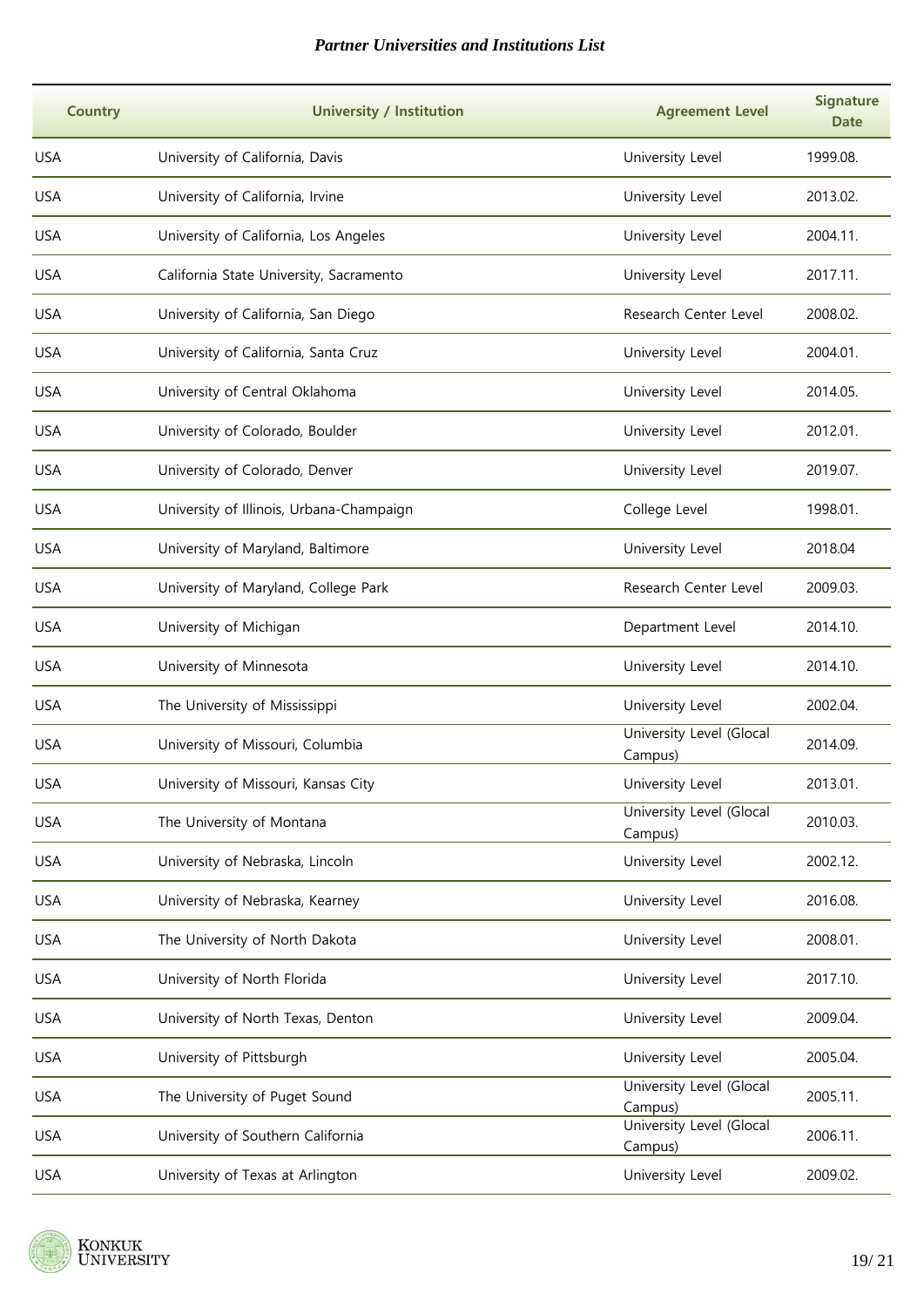| <b>Country</b> | <b>University / Institution</b>                                                                        | <b>Agreement Level</b>              | <b>Signature</b><br><b>Date</b> |
|----------------|--------------------------------------------------------------------------------------------------------|-------------------------------------|---------------------------------|
| <b>USA</b>     | The University of Texas-Pan American                                                                   | University Level                    | 2012.02.                        |
| <b>USA</b>     | The University of Utah                                                                                 | University Level                    | 2005.06.                        |
| <b>USA</b>     | University of Washington                                                                               | University Level (Glocal<br>Campus) | 2009.12.                        |
| <b>USA</b>     | University of West Georgia                                                                             | University Level                    | 2016.08.                        |
| <b>USA</b>     | University of Wisconsin-Madison                                                                        | University Level                    | 2013.06.                        |
| <b>USA</b>     | University of Wisconsin-Milwaukee                                                                      | University Level                    | 1997.05.                        |
| <b>USA</b>     | Vanderbilt University                                                                                  | Research Center Level               | 2008.02.                        |
| <b>USA</b>     | Virginia Polytechnic Institute and State University (Virginia Tech)                                    | University Level                    | 2005.05.                        |
| <b>USA</b>     | Washington State University, Pullman                                                                   | University Level                    | 2004.01.                        |
| <b>USA</b>     | Wayne State University                                                                                 | University Level                    | 2009.01.                        |
| <b>USA</b>     | Western Kentucky University                                                                            | University Level                    | 2009.09.                        |
| <b>USA</b>     | Western Washington University                                                                          | University Level                    | 2013.07.                        |
| <b>USA</b>     | Young Harris College                                                                                   | University Level                    | 2012.02.                        |
| <b>USA</b>     | Global Food-and-Mouth-Disease Research Alliance (GFRA)                                                 | Research Center Level               | 2017.11.                        |
| Uzbekistan     | <b>Bukhara State University</b>                                                                        | University Level                    | 2002.04.                        |
| Uzbekistan     | Tashkent Pediatric Medical Institute                                                                   | University Level                    | 2010.03.                        |
| Uzbekistan     | Tashkent State Agrarian University                                                                     | University Level                    | 2015.07.                        |
| Uzbekistan     | Tashkent State Aviation Institute                                                                      | University Level                    | 2005.12.                        |
| Uzbekistan     | Tashkent University of Information Technologies                                                        | University Level                    | 2006.01.                        |
| Vietnam        | Hanoi University of Science and Technology<br>(Former: Hanoi University of Technology)                 | University Level                    | 2007.01.                        |
| Vietnam        | Ho Chi Minh City University of Foreign Languages and Information<br>Technology                         | University Level (Glocal<br>Campus) | 2012.07.                        |
| Vietnam        | Ho Chi Minh City University of Technology<br>(Member of Vietnam National University, Ho Chi Minh City) | University Level                    | 2008.06.                        |
| Vietnam        | Hong Bang University International                                                                     | University Level (Glocal<br>Campus) | 2012.07.                        |
| Vietnam        | Hue University                                                                                         | University Level                    | 2015.07.                        |
| Vietnam        | Hung Voung University                                                                                  | University Level (Glocal<br>Campus) | 2016.11.                        |
| Vietnam        | International University<br>(Member of Vietnam National University, Ho Chi Minh City)                  | University Level                    | 2012.12.                        |
| Vietnam        | Nong Lam University                                                                                    | Research Center Level               | 2007.11.                        |